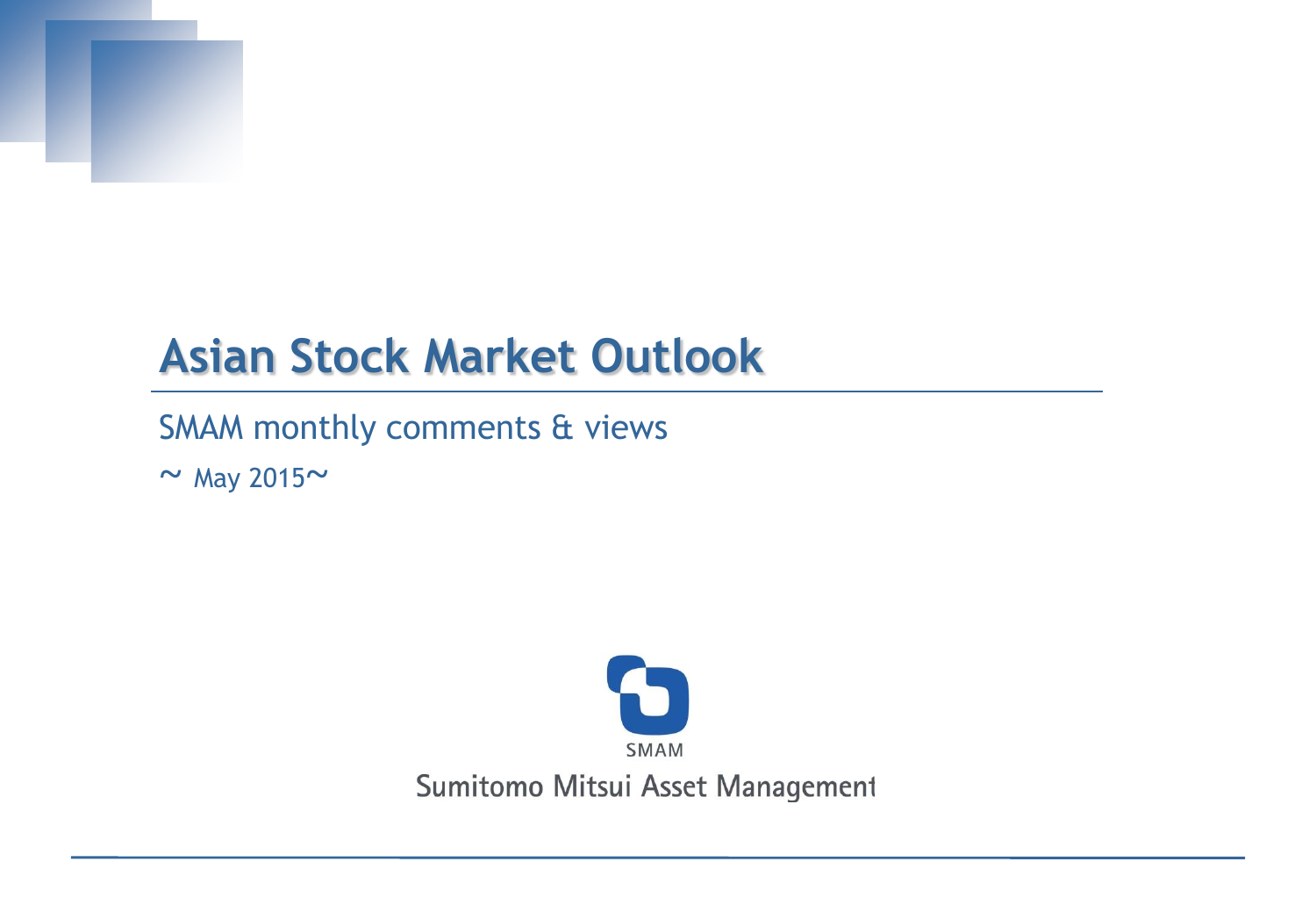#### **Executive summary**

#### **Asian Stock Markets**

We maintain our "Positive" view for next 6 months despite subdued corporate earnings recovery and valuation.

- Underlying economic conditions in Asia will improve gradually. Solid recovery of US and stabilizing China economy should be supportive.
- Attractive valuations help the market in the medium term, but it will remain subdued due to fragile investor sentiment.
- Change of US monetary policy will not significantly impact to Asian equity market as long as long bond yields remain stable.



1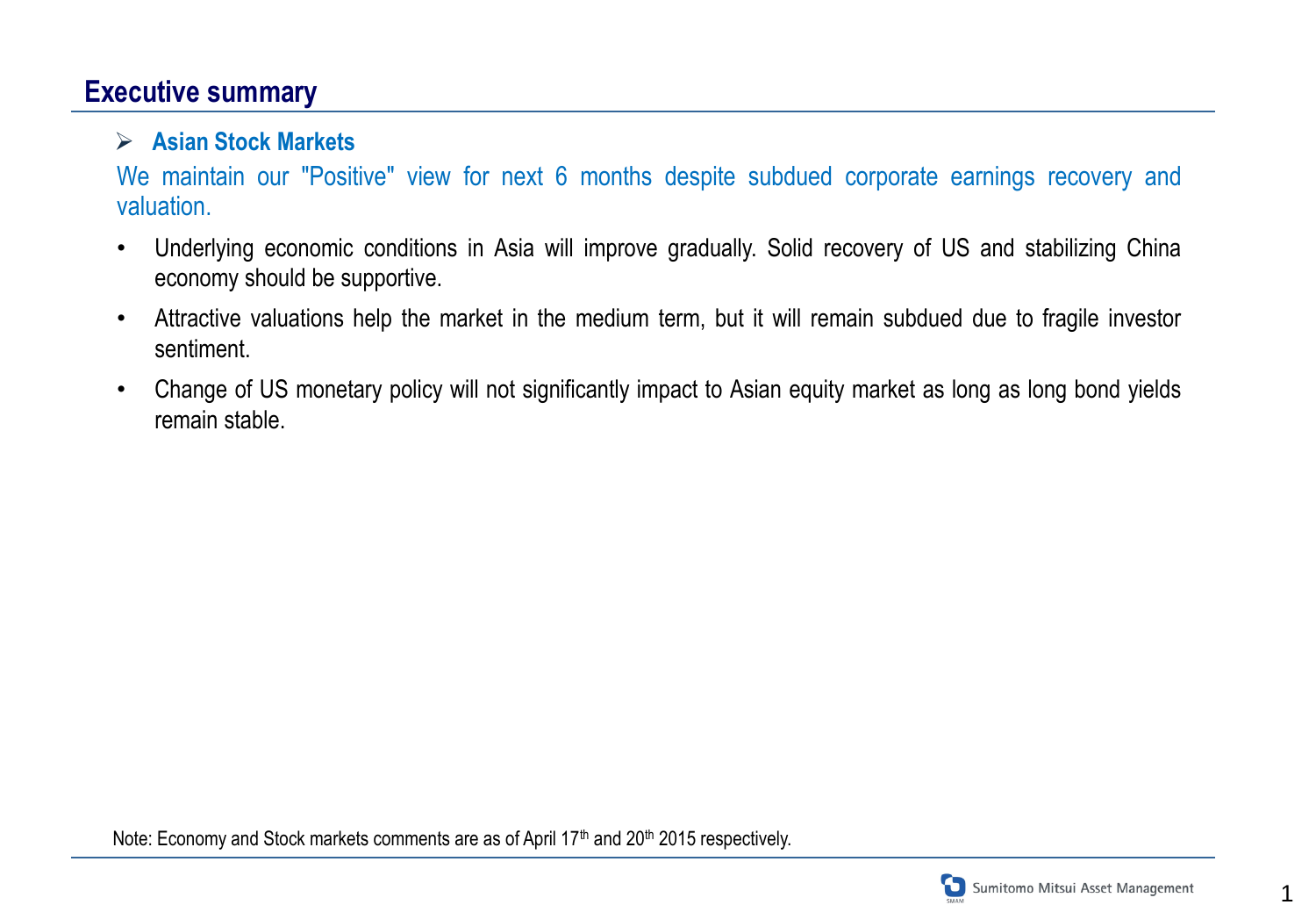# **Outlook for Asian Economy**

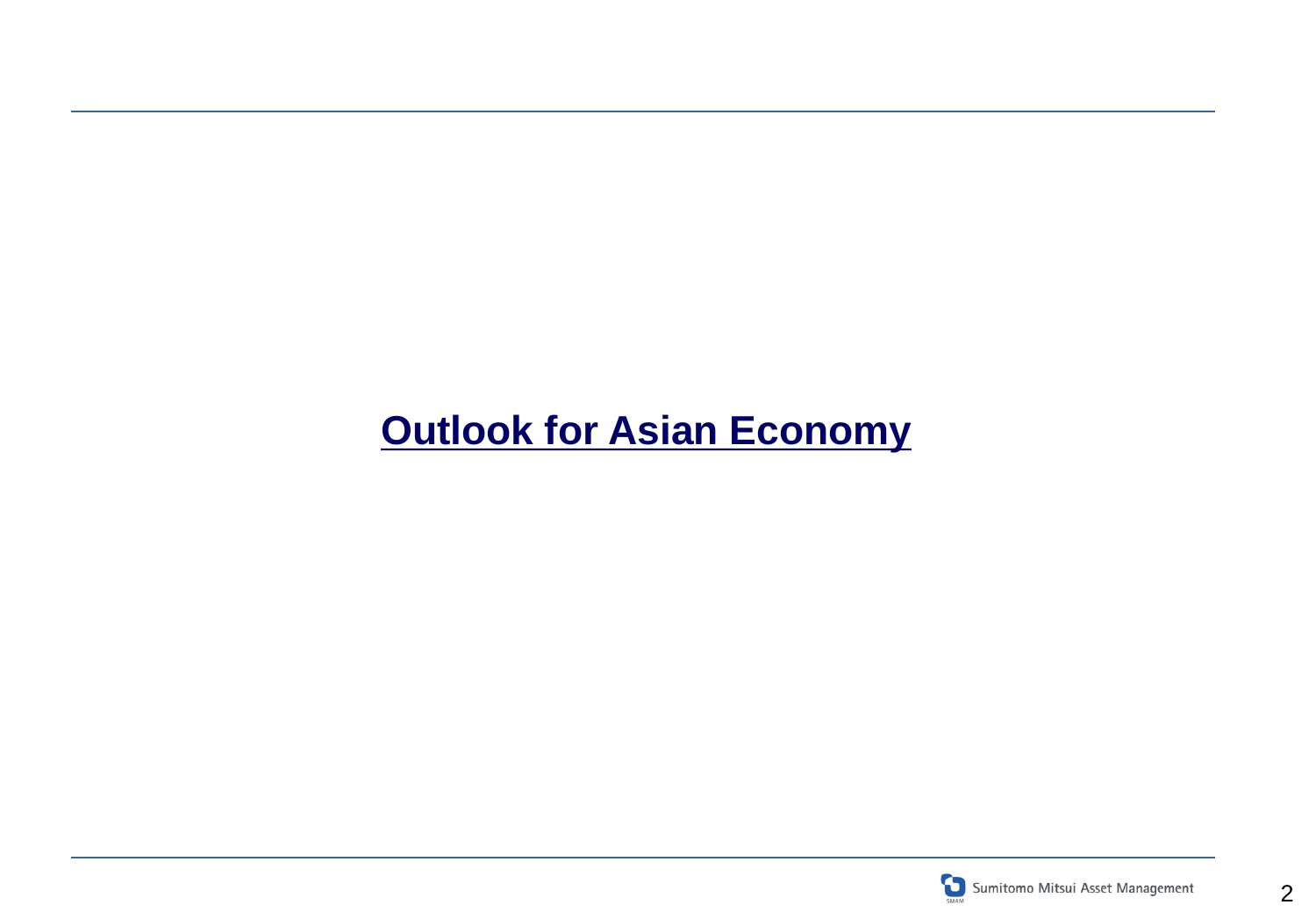### **SMAM Economic Outlook Summary**

- We revised China's GDP growth downward to +7.0% for 2015 and maintained at +6.8% for 2016.
- We cut Australia's real GDP growth forecasts to +2.3% for 2015 and to 2.7% for 2016.
- The Asia pacific are expected to grow at +4.7% and +4.9% in 2015 and 2016.

|                                     | 2013 | 2014     |             | 2015(F)                |           | 2016(F)     |                               |           |  |
|-------------------------------------|------|----------|-------------|------------------------|-----------|-------------|-------------------------------|-----------|--|
| Country                             | (A)  | (A)      |             |                        |           |             |                               |           |  |
|                                     |      |          | <b>SMAM</b> | Previous<br>March 18th | Consensus | <b>SMAM</b> | <b>Previous</b><br>March 18th | Consensus |  |
| Australia                           | 2.1  | 2.7      | 2.3         | 2.4                    | 2.4       | 2.7         | 2.9                           | 3.0       |  |
| China                               | 7.7  | 7.4      | 7.0         | 7.1                    | 6.9       | 6.8         | 6.8                           | 6.8       |  |
| Hong Kong                           | 2.9  | 2.3      | 2.5         | 2.5                    | 2.5       | 2.7         | 2.7                           | 2.7       |  |
| India (*)                           | 5.1  | 7.4      | 7.7         | 7.7                    | 7.7       | 8.0         | 8.0                           | 8.0       |  |
| Indonesia                           | 5.8  | $5.0***$ | 5.4         | 5.4                    | 5.4       | 5.7         | 5.7                           | 5.7       |  |
| Malaysia                            | 4.7  | $6.0***$ | 4.8         | 4.8                    | 4.8       | 5.0         | 5.0                           | 5.0       |  |
| Philippines                         | 7.2  | $6.1***$ | 6.4         | 6.4                    | 6.4       | 6.2         | 6.2                           | 6.2       |  |
| Singapore                           | 3.9  | 2.9      | 2.9         | 2.9                    | 2.9       | 3.4         | 3.4                           | 3.4       |  |
| S. Korea                            | 3.0  | $3.3***$ | 3.1         | 3.1                    | 3.1       | 3.6         | 3.6                           | 3.6       |  |
| Taiwan                              | 2.2  | 3.7      | 3.5         | 3.5                    | 3.7       | 3.6         | 3.6                           | 3.6       |  |
| Thailand                            | 2.9  | $0.7***$ | 3.7         | 3.7                    | 3.7       | 3.9         | 3.9                           | 3.9       |  |
| Vietnam<br>$(S_{OII}$ $(a)$ $SMAMA$ | 5.4  | 5.7      | 6.0         | 6.0                    | 6.0       | 6.1         | 6.1                           | 6.1       |  |

#### Real GDP Growth Forecasts (%YoY)

(Source) SMAM

\*\*\*\*Consensus Forecasts (Consensus Economics Inc.) as of April 2015 & SMAM Forecasts as of 17 Apr 2015

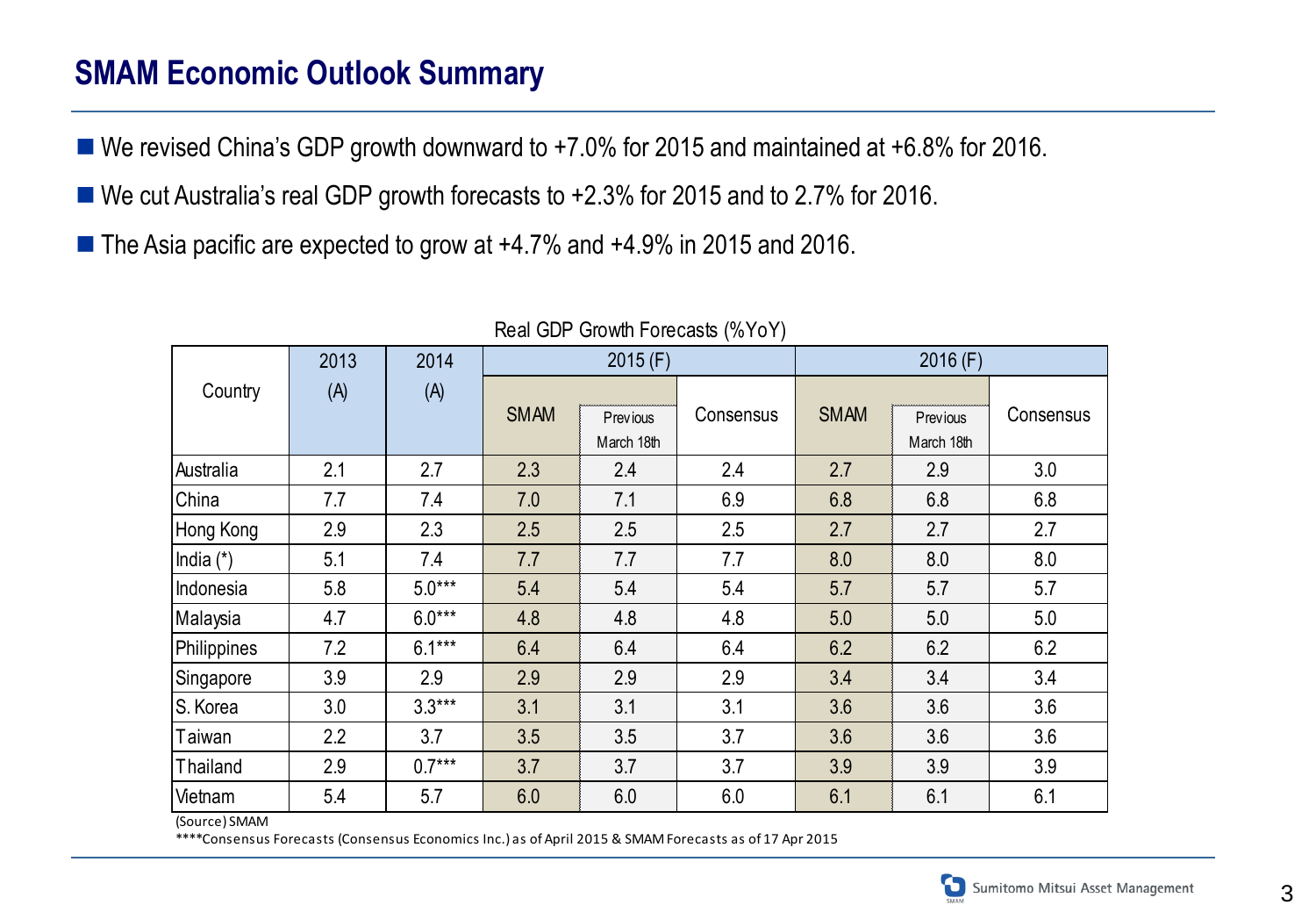# **Outlook for Economy in China**

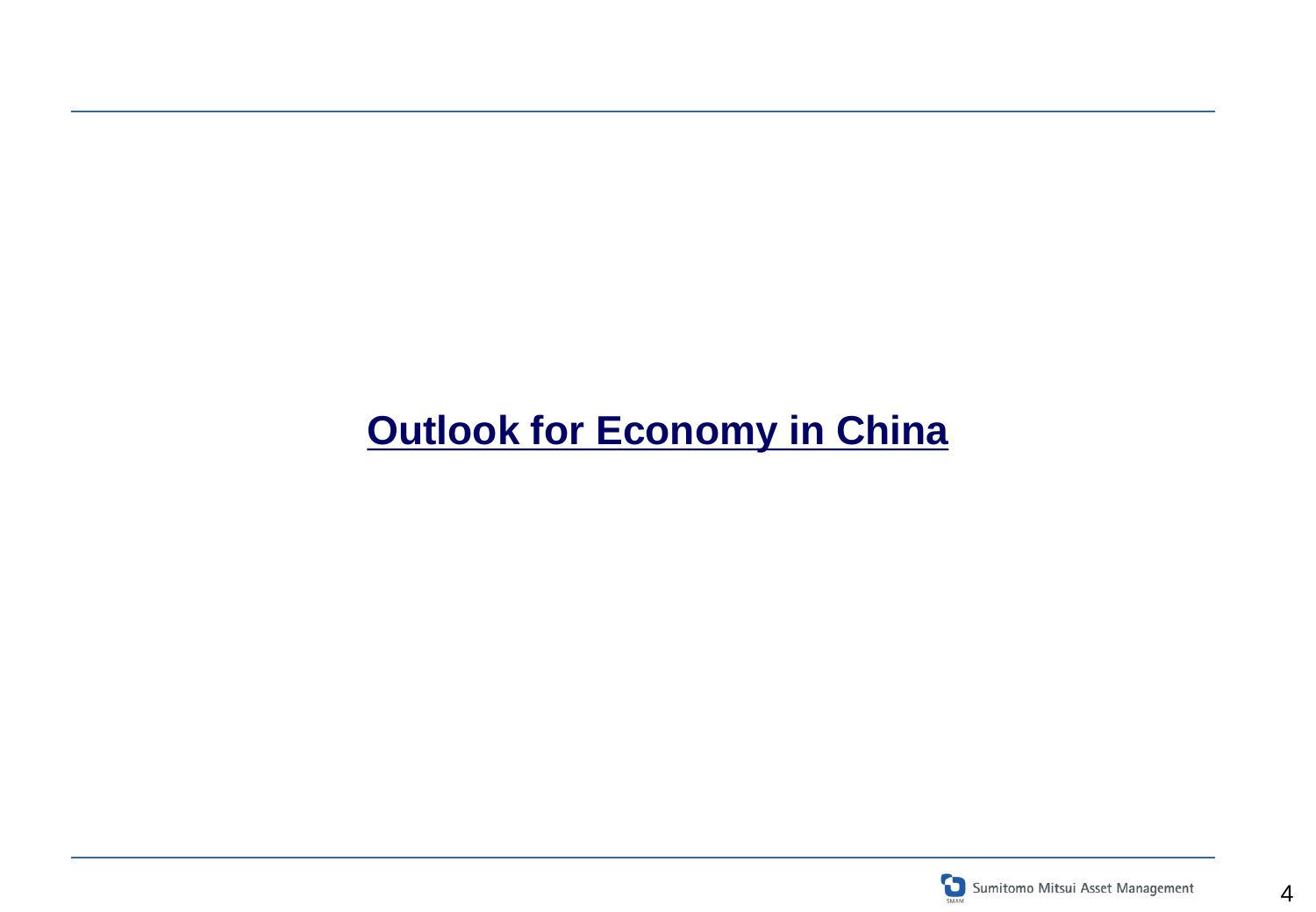#### **SMAM Economic Outlook for China**

| China's Yearly GDP Growth & Relevant Indicators |        |            |      |      |            |       |            |  |  |  |
|-------------------------------------------------|--------|------------|------|------|------------|-------|------------|--|--|--|
|                                                 | 2013   | 2014       |      |      | 2015E      | 2016E |            |  |  |  |
|                                                 |        | (previous) |      |      | (previous) |       | (previous) |  |  |  |
| Real GDP, %YoY                                  | 7.7    | 7.4        | 7.4  | 7.0  | 7.1        | 6.8   | 6.8        |  |  |  |
| Consumption Expenditure, %YoY                   | 7.9    | 7.6        | 7.6  | 7.2  | 7.3        | 7.2   | 7.3        |  |  |  |
| Gross Fixed Capital Investment, %Y              | 8.6    | 7.3        | 7.3  | 6.4  | 6.5        | 6.3   | 6.3        |  |  |  |
| Net Exports, contrib.                           | $-0.3$ | 0.0        | 0.0  | 0.3  | 0.3        | 0.2   | 0.2        |  |  |  |
| Nominal GDP, %YoY                               | 9.5    | 8.2        | 8.2  | 7.3  | 7.4        | 9.0   | 9.0        |  |  |  |
| <b>GDP Deflator, %YoY</b>                       | 1.7    | 0.8        | 0.8  | 0.3  | 0.3        | 2.2   | 2.2        |  |  |  |
| Ind. Production, %YoY                           | 9.7    | 8.3        | 8.3  | 7.8  | 7.8        | 7.0   | 7.0        |  |  |  |
| CPI, %YoY                                       | 2.6    | 2.0        | 2.0  | 1.7  | 1.7        | 2.7   | 2.7        |  |  |  |
| Base Loan Rate, %                               | 6.00   | 5.60       | 5.60 | 4.85 | 4.85       | 4.85  | 4.85       |  |  |  |

#### China's Yearly GDP Growth & Relevant Indicators

#### China's Quarterly GDP Growth and Components

| Notes: SMAM estimates as of April 17th, 2015. For Net Exports, % point contribution to GDP growth<br>Source: National Bureau of Statistics of China, CEIC, SMAM |                          |                          |      |                          |        |     |       |        |        |     |       |     |
|-----------------------------------------------------------------------------------------------------------------------------------------------------------------|--------------------------|--------------------------|------|--------------------------|--------|-----|-------|--------|--------|-----|-------|-----|
| China's Quarterly GDP Growth and Components                                                                                                                     |                          |                          |      |                          |        |     |       |        |        |     |       |     |
|                                                                                                                                                                 |                          |                          | 2014 |                          |        |     | 2015E |        |        |     | 2016E |     |
|                                                                                                                                                                 | 1Q                       | 2Q                       | 3Q   | 4Q                       | 1QE    | 2QE | 3QE   | 4QE    | 1QE    | 2QE | 3QE   | 4QE |
| Real GDP, %YoY                                                                                                                                                  | 7.4                      | 7.5                      | 7.3  | 7.3                      | 7.0    | 6.9 | 7.0   | 7.1    | 7.1    | 6.9 | 6.7   | 6.7 |
| previous                                                                                                                                                        | $\overline{\phantom{a}}$ |                          |      |                          | 7.1    | 7.0 | 7.0   | 7.1    | 7.1    | 6.9 | 6.7   | 6.7 |
| Consumption Expenditure, %YoY                                                                                                                                   | 8.9                      | 6.1                      | 6.3  | 8.6                      | 6.8    | 7.2 | 7.0   | 7.7    | 7.2    | 7.2 | 7.0   | 7.5 |
| previous                                                                                                                                                        |                          |                          |      | $\sim$                   | 7.4    | 7.2 | 6.9   | 7.5    | 7.4    | 7.2 | 7.0   | 7.5 |
| cont. to GDP, %                                                                                                                                                 | 5.7                      | 2.6                      | 2.8  | 4.1                      | 4.4    | 3.0 | 3.1   | 3.7    | 4.6    | 3.0 | 3.1   | 3.7 |
| previous                                                                                                                                                        | $\overline{\phantom{a}}$ |                          | ٠    |                          | 4.8    | 3.0 | 3.0   | 3.6    | 4.8    | 3.0 | 3.1   | 3.6 |
| Gross Fixed Capital Investment, %Y                                                                                                                              | 8.8                      | 7.3                      | 3.7  | 9.7                      | 4.5    | 6.2 | 7.2   | 7.0    | 7.9    | 6.3 | 5.9   | 5.9 |
| previous                                                                                                                                                        |                          | $\overline{\phantom{a}}$ |      | $\overline{\phantom{a}}$ | 6.9    | 6.5 | 6.1   | 6.6    | 7.4    | 6.3 | 6.0   | 6.0 |
| cont. to GDP, %                                                                                                                                                 | 3.1                      | 4.1                      | 2.0  | 4.8                      | 1.6    | 3.5 | 3.7   | 3.6    | 2.7    | 3.5 | 3.0   | 3.0 |
| previous                                                                                                                                                        |                          |                          |      |                          | 2.4    | 3.7 | 3.1   | 3.4    | 2.6    | 3.5 | 3.0   | 3.0 |
| <b>Net Exports</b>                                                                                                                                              |                          |                          |      |                          |        |     |       |        |        |     |       |     |
| cont. to GDP, %                                                                                                                                                 | $-1.4$                   | 1.0                      | 2.6  | $-1.7$                   | 1.0    | 0.4 | 0.2   | $-0.3$ | $-0.3$ | 0.3 | 0.6   | 0.0 |
| previous                                                                                                                                                        |                          |                          |      | $\overline{\phantom{a}}$ | $-0.1$ | 0.4 | 0.8   | 0.0    | $-0.3$ | 0.3 | 0.6   | 0.0 |
| CPI, %                                                                                                                                                          | 2.3                      | 2.2                      | 2.0  | 1.5                      | 1.2    | 1.6 | 1.6   | 2.3    | 2.7    | 2.6 | 2.7   | 2.8 |
| previous                                                                                                                                                        |                          |                          |      |                          | 1.2    | 1.6 | 1.6   | 2.3    | 2.7    | 2.6 | 2.7   | 2.8 |

Notes: SMAM estimates as of April 17th, 2015. Consumption Expenditure and GFCI(Gross Fixed Capital Investment) are SMAM estimates

Source: National Bureau of Statistics of China, CEIC, SMAM

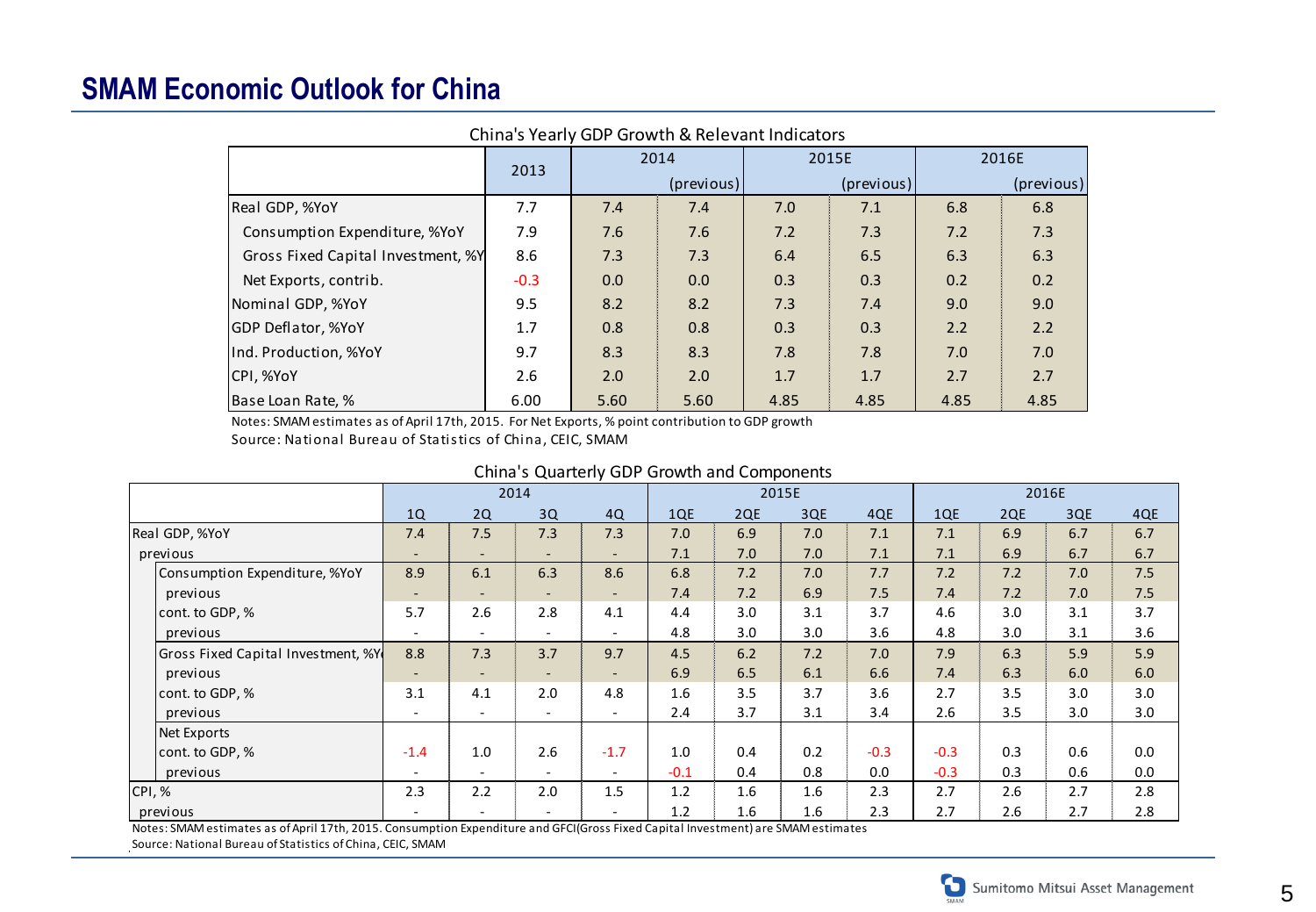## **Chinese Economy Outlook**

- Recently released China's January-March GDP slowed to +7.0% from +7.3% of the previous quarter. We cut the GDP forecast to +7.0% from +7.1% for 2015, while maintained at +6.8% for 2016. On the quarterly growth rate, the economy is expected grow at annualized +6.9% in April-June, +7.0% in July-September and +7.1% in October-December.
- We assume the Property Investment to soften in April-June and pick up in October-December after the improvement in inventory cycle in July-September quarter.
- Relatively stable job market is expected to support Private Consumption, but the expenditures seem to grow at slower pace going forward on the back of current soft economy and low wages growth.



Sumitomo Mitsui Asset Management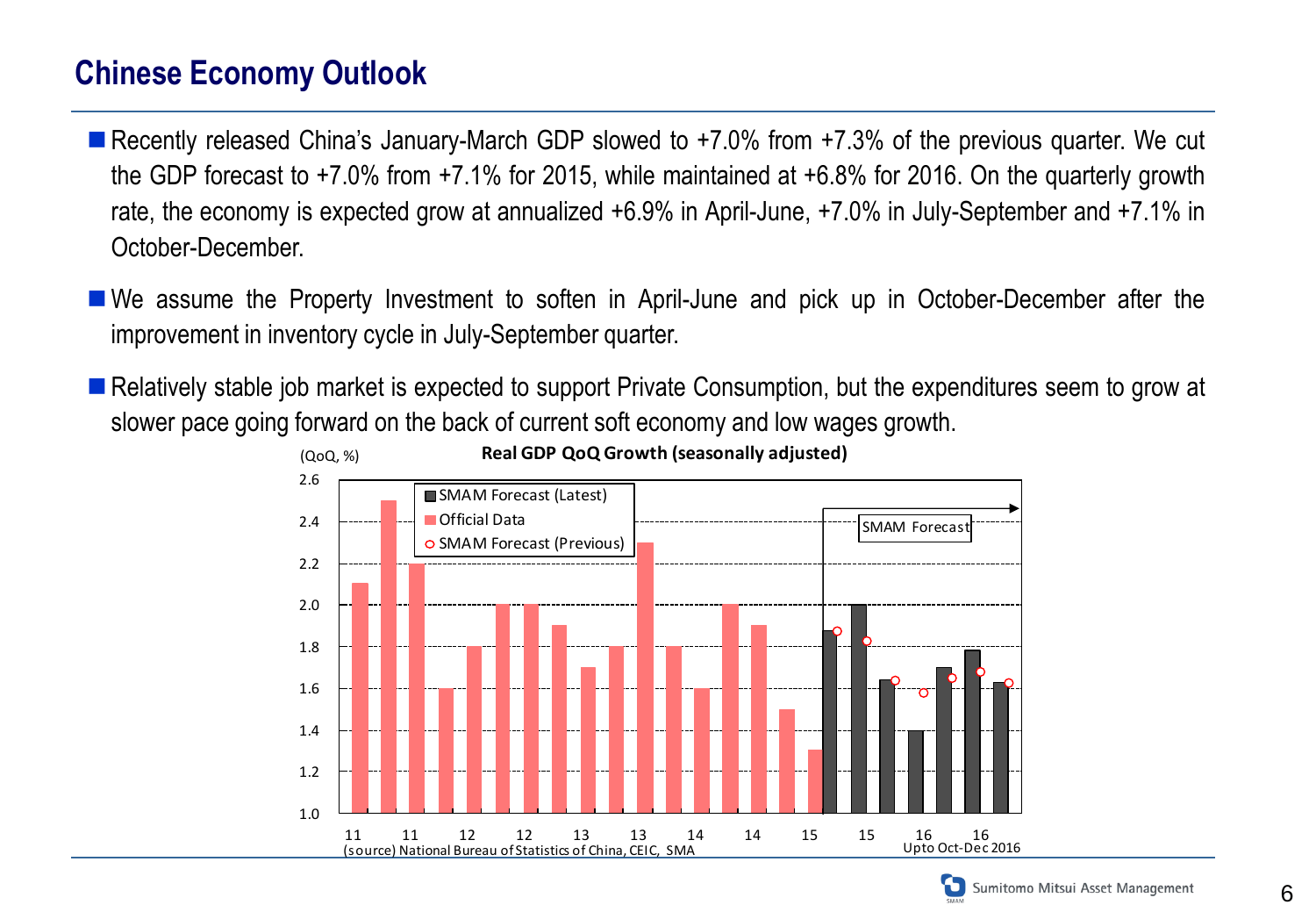#### **China: Slow IP growth under continuing inventory adjustment**

- Lower than expected January-March Industrial Production came in, continuing slowdown to +5.6% YoY from +6.8% in January-February as Inventory reduction pressure weighs on Production. The effect on economic stimulus packages has not seen yet as the IP of state-owned companies contracted to +0.9% in March from +2.2% in January-February.
- The construction demand from public works and property sectors are particularly weak. Cement Production dropped -20.5% in March.

|                               |      |        |        |           |          |           |         |         |         | (YoY, %) |
|-------------------------------|------|--------|--------|-----------|----------|-----------|---------|---------|---------|----------|
|                               | 2011 | 2012   | 2013   |           |          | 2014      |         | 2015    |         |          |
|                               |      |        |        | Full Year | Apr-June | July-Sept | Oct-Dec | Jan-Mar | Jan-Feb | March    |
| Electricity production        | 12.0 | 4.8    | 7.6    | 3.2       | 5.3      | 1.7       | 1.3     | $-0.1$  | 1.9     | $-3.7$   |
| Petroleum Refining            | 4.5  | 3.7    | 3.3    | 5.3       | 4.4      | 5.2       | 6.0     | 4.2     | 3.5     | 5.5      |
| Ethylene                      | 9.4  | $-2.7$ | 8.5    | 7.6       | 5.5      | 13.3      | 3.7     | 4.5     | 5.7     | 2.5      |
| Cement                        | 16.7 | 5.3    | 9.6    | 1.8       | 2.6      | 1.4       | $-2.2$  | $-3.4$  | 11.2    | $-20.5$  |
| <b>Steel</b>                  | 12.6 | 7.6    | 11.4   | 4.5       | 6.2      | 2.6       | 3.2     | 2.5     | 2.1     | 3.6      |
| Non-Ferrous Metal             | 10.7 | 6.9    | 9.9    | 7.2       | 4.2      | 8.5       | 9.4     | 7.7     | 6.8     | 6.6      |
| Automobile                    | 1.9  | 4.7    | 18.4   | 7.1       | 10.4     | 6.0       | 4.4     | 4.7     | 4.6     | 3.5      |
| Metal processing Machinary    | 13.9 | $-7.2$ | $-9.4$ | 18.7      | 25.9     | 24.3      | 17.2    | 6.1     | 16.2    | $-8.1$   |
| <b>Cellular Phone</b>         | 13.9 | 3.4    | 29.6   | 15.2      | 28.8     | 19.9      | $-1.1$  | $-5.0$  | 5.9     | $-20.8$  |
| Personal Computer             | 32.4 | 8.8    | $-0.5$ | $-0.4$    | 10.0     | $-4.0$    | $-6.0$  | $-13.0$ | $-12.6$ | $-13.8$  |
| Integrated Circuit            | 16.7 | 8.0    | 5.4    | 19.3      | 18.5     | 39.0      | 26.1    | 15.2    | 15.7    | 14.4     |
| <b>Production for Exports</b> | 16.1 | 7.1    | 5.0    | 6.4       | 6.6      | 7.8       | 6.5     | 2.9     | 4.2     | 0.9      |

(source) National Bureau of Statistics of China, CEIC, SMA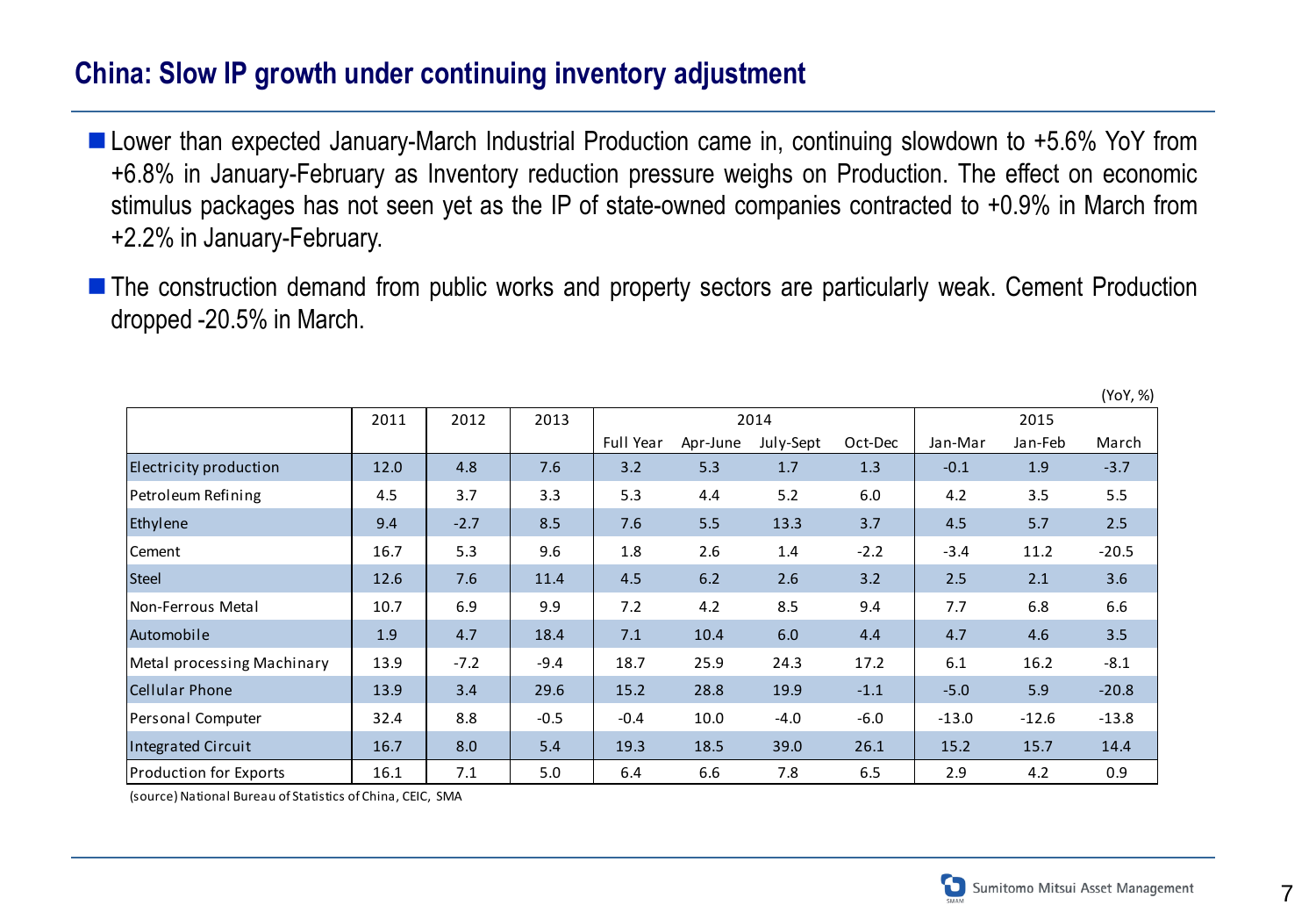#### **China: Property Investment slump continuing**

■ January-March Property Investment gained +9.2% YoY, slightly soft from +10.4% in January-February.

**Property Investment is expected to continue subdued until July-September due to slow residential sales and** high inventory. In the 2H 2015, monetary easing and relaxing measures in property sector for 2<sup>nd</sup> home buyers (see next page) should support the real estate sales and investment.



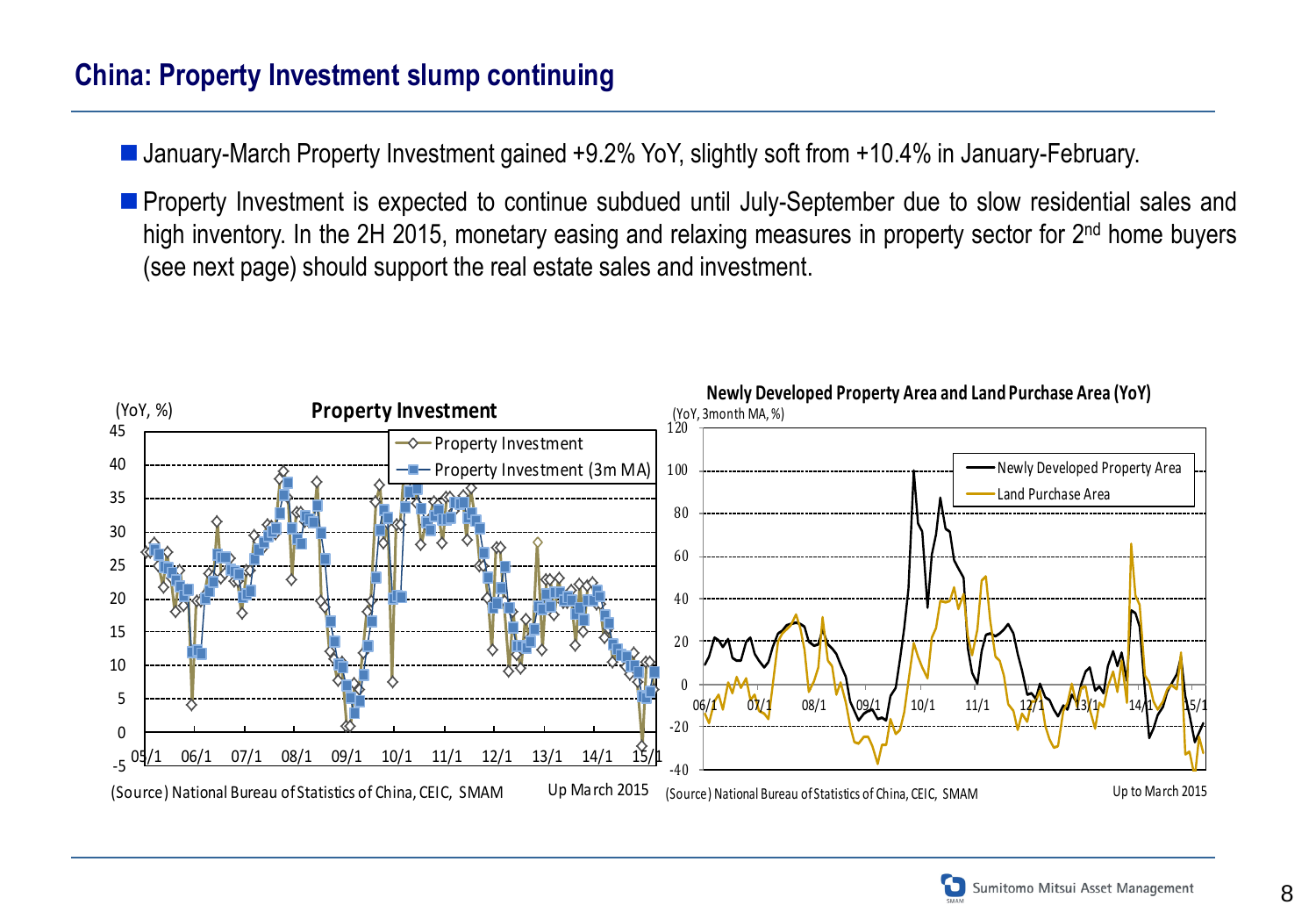#### **China: Stimulus measures for Property sector**

- Central government announced stimulus measures to support Property sector. The measures summarized below should boost the demand in housing sector. New Mortgage loan has already picked up in favor of low interest rates, while Housing Sales are slow to recover.
- 1. Easing residential mortgage policy: Reducing down payment ratio to 40% from 60% for second home buyers.
- 2. Easing Housing Provident Fund: Lowering down payment ratio to 20% for first home buyers or 30% for repeat home buyers who have already fully paid back the mortgage.
- 3. Relaxing tax exemption rule for housing sale: Shortening the holding period of housing unit applying the business tax exemption for individuals to more than 2 years from 5 years in ownership.



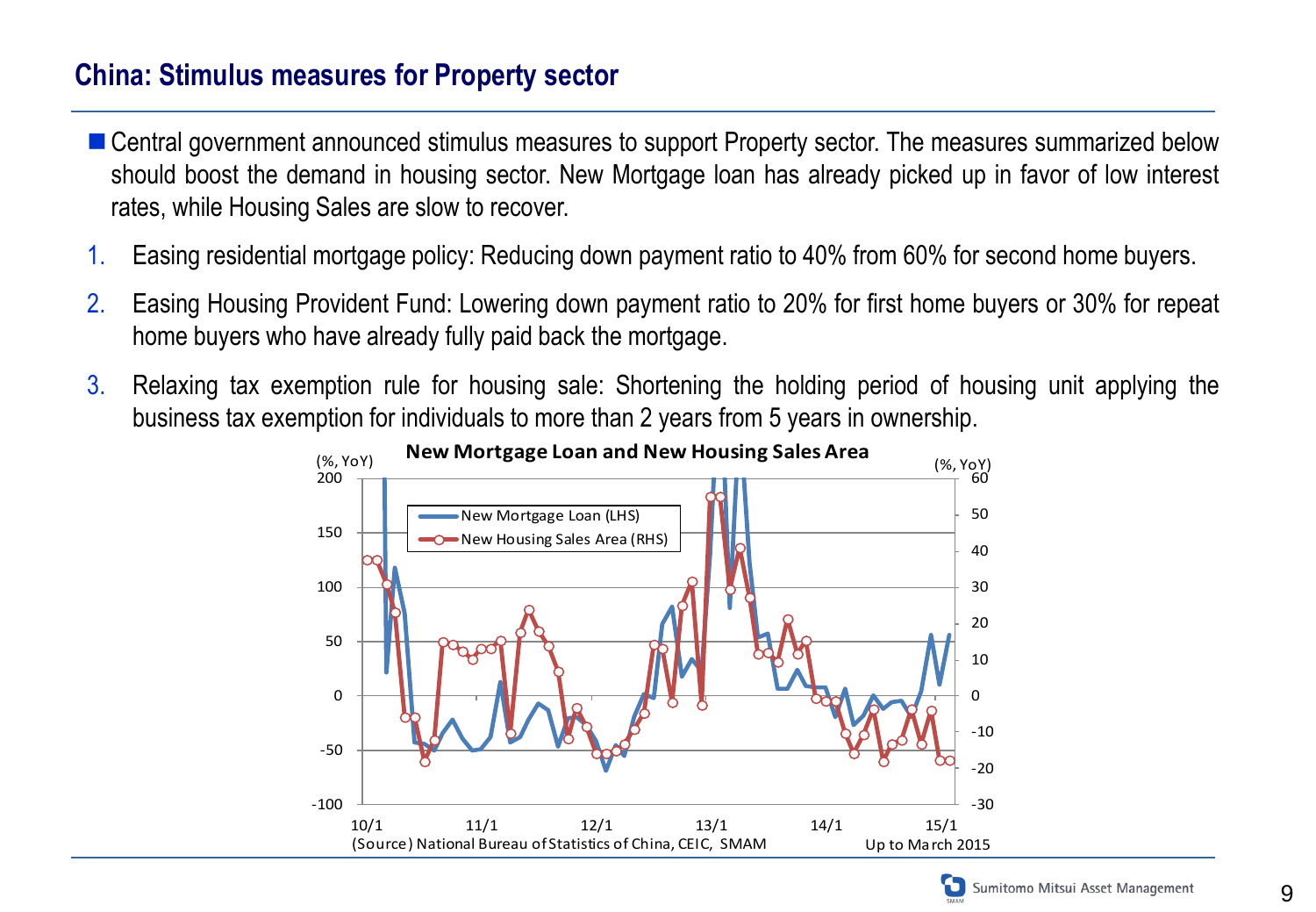# **Outlook for Economies in Asia**

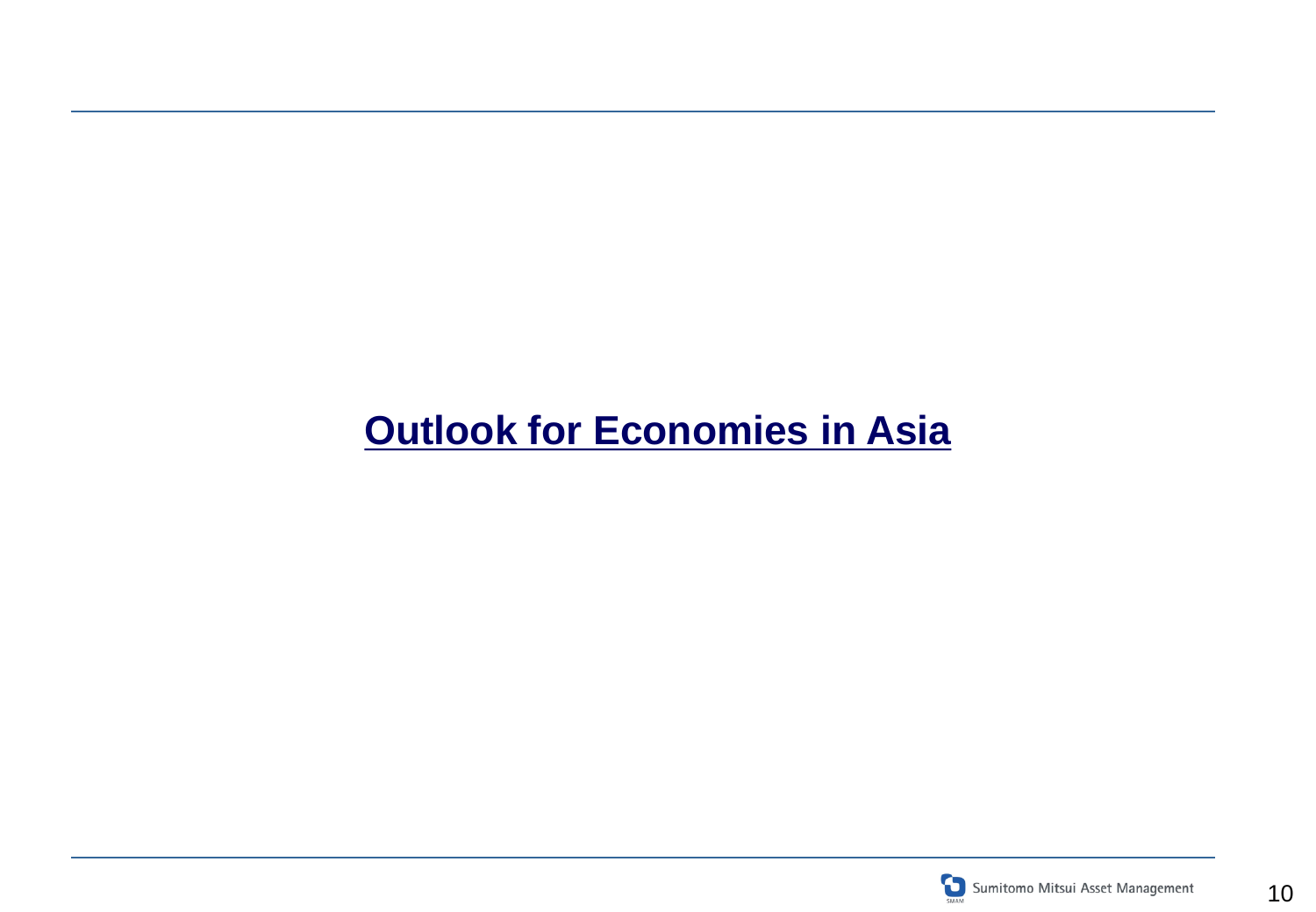#### **Australia**

- We cut real GDP growth forecasts to +2.3% from +2.4% for 2015 and to 2.7% from +2.9% for 2016 as Exports to China are expected to slowdown. CPI is revised upward to +1.8% from +1.7% in 2015.
- February Retail Sales accelerated to +0.7% MoM (+4.3% YoY) from +0.4% MoM (+3.6% YoY) in January. Upbeat Consumption Sentiment, wealth effect on higher stock prices and higher purchasing power by low inflation are tailwind on Private Consumption Expenditures despite slower growth in disposable incomes.
- We expect an additional 25bp rate cut in May as RBA currently maintains a bias for lowering rate based on their economy outlook and Taylor rule that could suggest the policy rate lower to below 2% until October-December 2015. The rate is likely to be maintained afterwards during 2016.



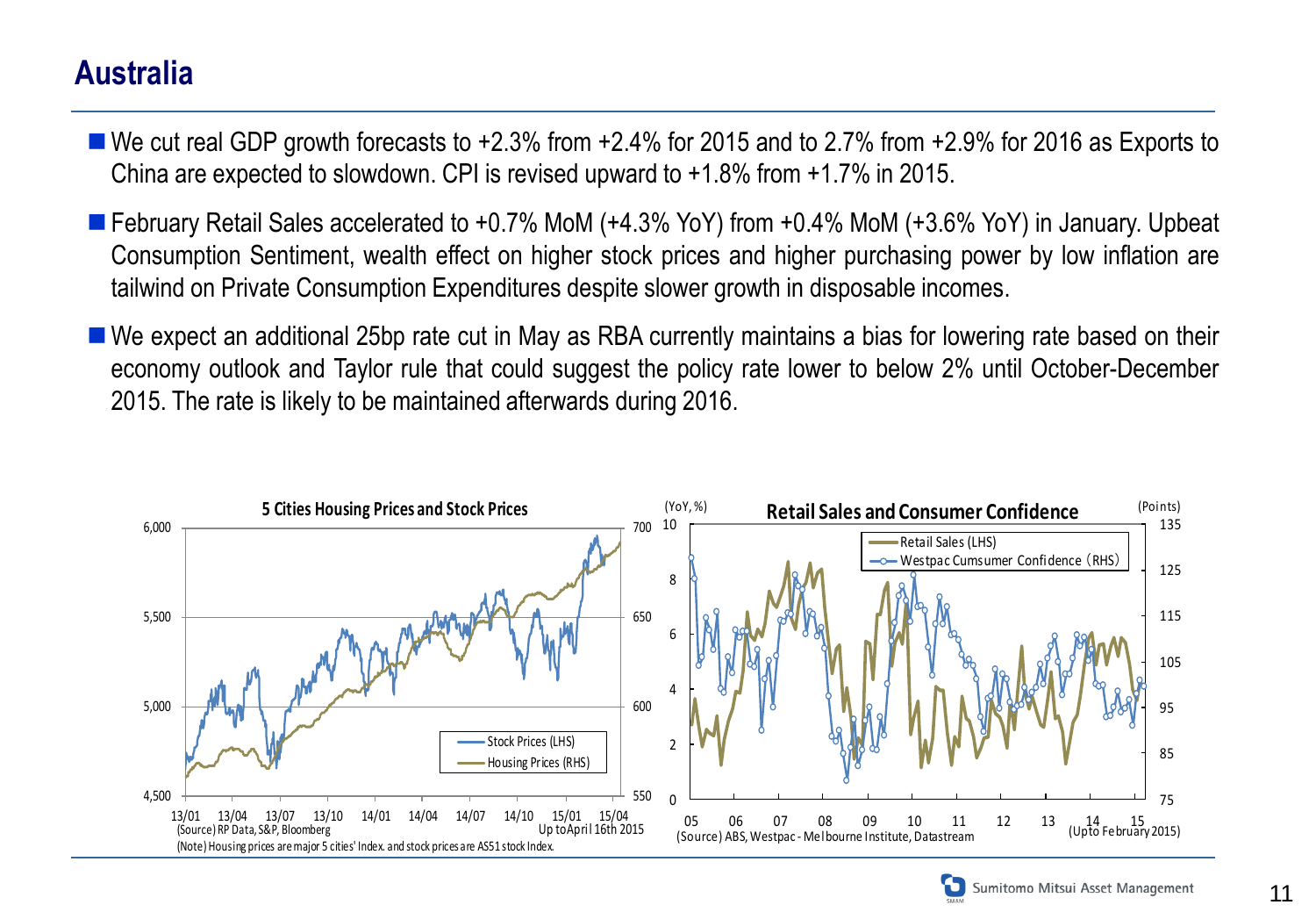## **Hong Kong**

■ We maintain GDP forecast of +2.5% and +2.7% for 2015 and 2016.

■ The number of visitors from mainland soared +31.6% YoY in February from the recent two months. However, the increase of visitors is unlikely to raise the Consumption as the Retail sales continued to fall for three consecutive months. February Jewellery Sales continued to slump by -8.8% YoY. Consumption is expected to continue soft due to slow real wages gain since late 2014 despite stable employment.

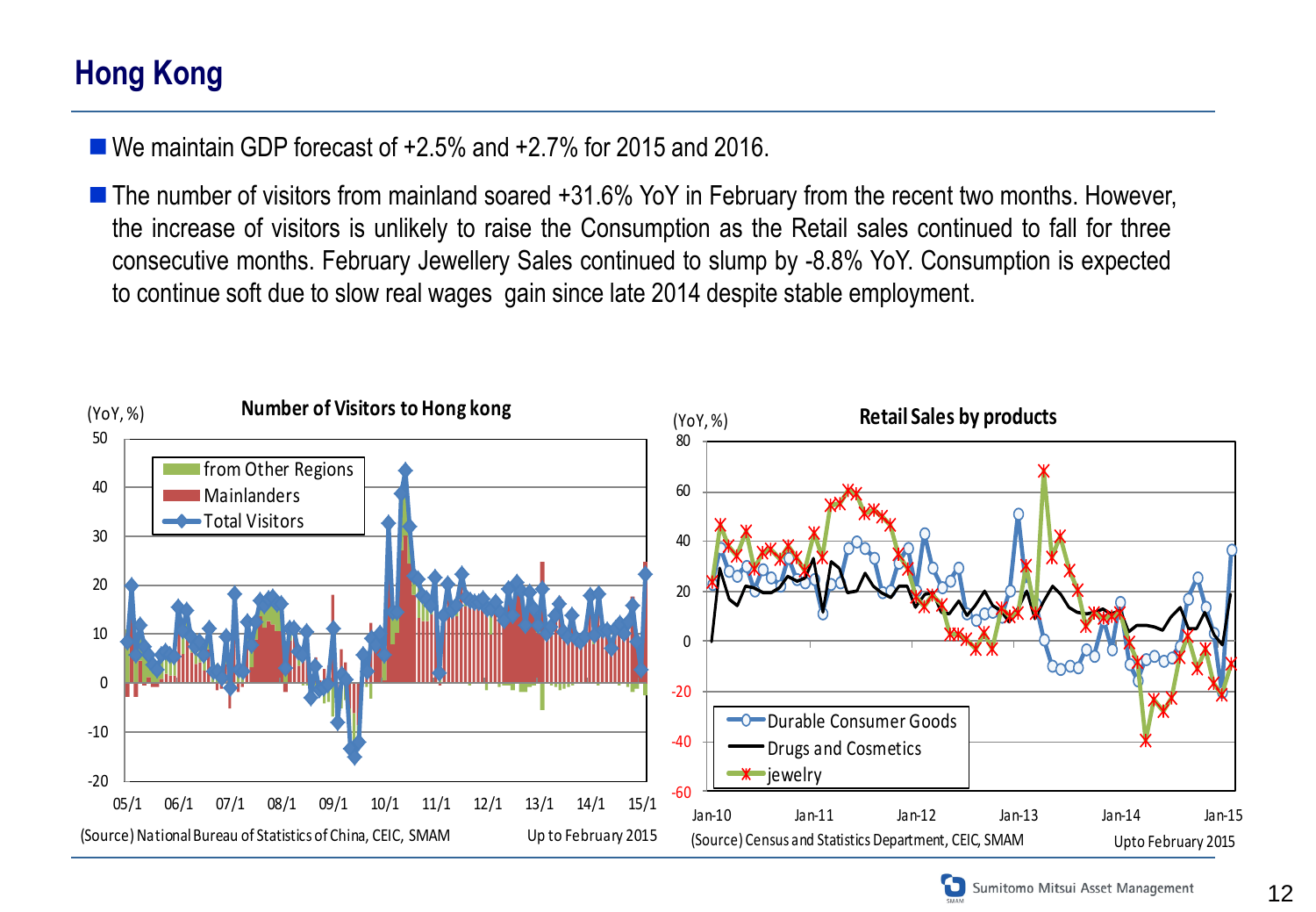#### **India**

- February Trade deficit improved substantially to -USD6.8 billion from -US8.3 billion in January due to sharp decline in Imports led by low commodity prices. February Exports fell -15.0% YoY led by decrease in refined oil products, while Imports declined by -15.7% YoY due to low oil imports.
- February Industrial Production gained +5% YoY, the highest gain in 9 months due to a +5.2% increase in manufacturing and a +2.5% rebound in mining sector.
- RBI kept hold on all rates unchanged at the Monetary Policy Meeting on April 15th. March CPI came in lower than expected at +5.2% YoY and moderated from +5.4% YoY in February. Food price was also up +6.2% YoY, lower than expectation of +6.6% YoY. March Core CPI inched up to +4.2% YoY from +4.1% YoY in February. RBI is likely to stay on hold current policy on this inflation expectations.



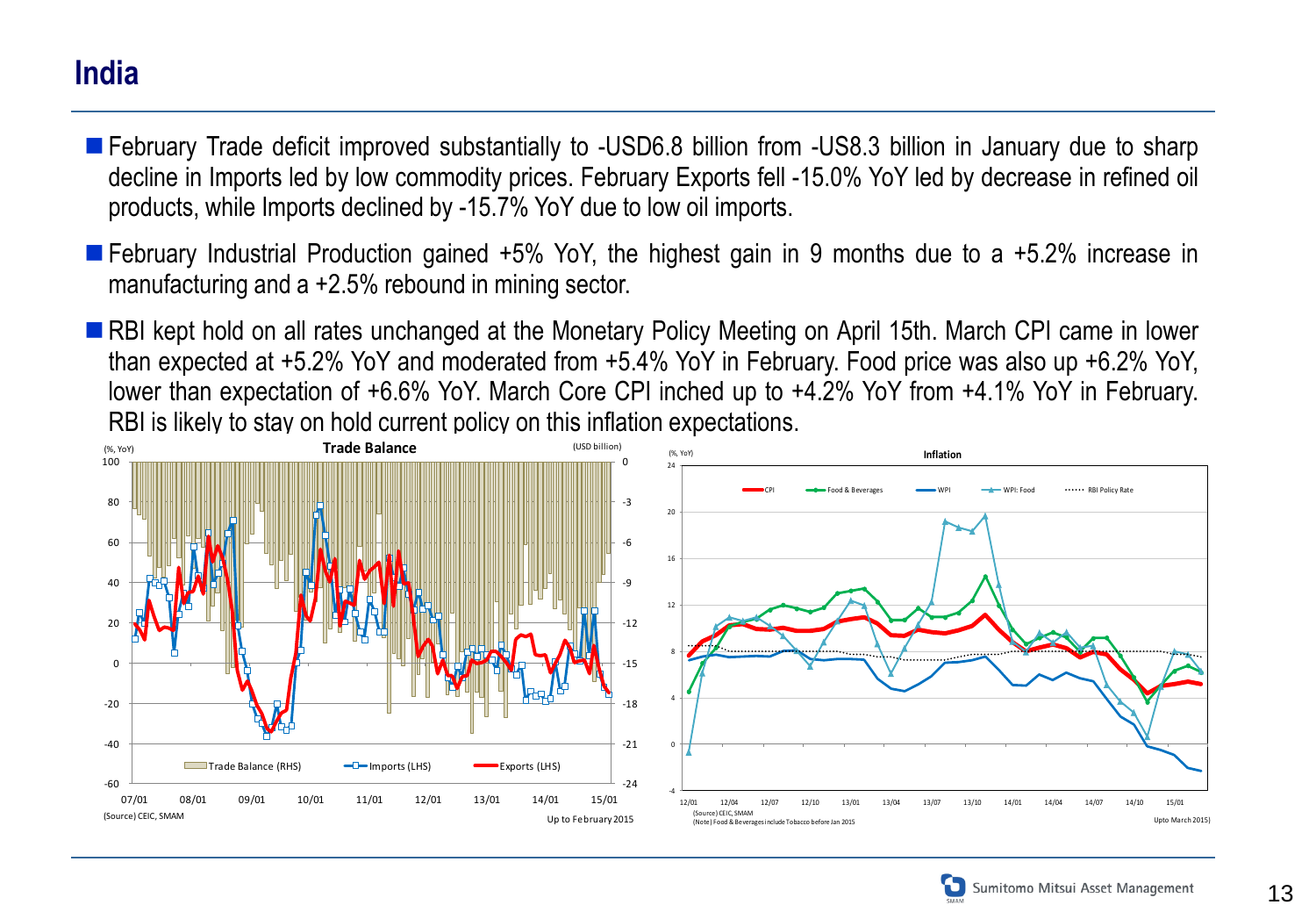#### **Indonesia**

- March Trade Surplus rose to +USD1.1 billion, higher than consensus of +USD+0.6 billion, from +USD0.7 billion in February as Exports grew more than Imports over February to March. Exports rose +6.0% MoM (- 9.8% YoY), while Imports rose +2.0% MoM (-13.4% YoY) in March.
- January Industrial Production slightly increased +4.9% YoY from +5.2% in December.
- Bank Indonesia left the benchmark policy rates at the MPM in April. March CPI inched up +6.4% YoY, in line with the consensus of +6.4%, from +6.3% YoY in February. Core CPI remained unchanged at +5.0% from February and the market consensus. BI is likely to hold the policy rates due to low inflation pressure.



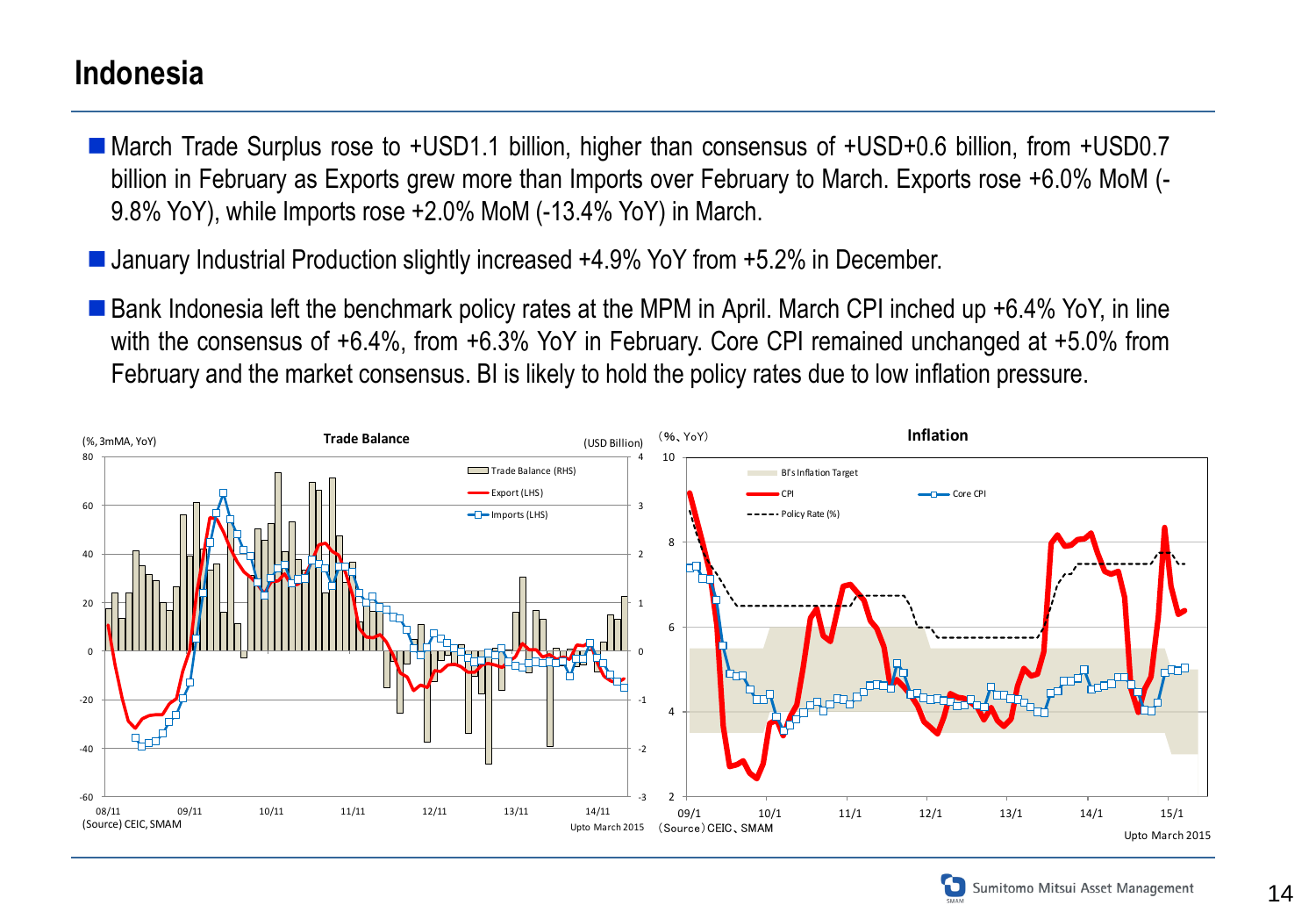#### **Malaysia**

- February Trade Surplus plunged to +RM4,522 million from +RM8,960 million in January due to the increase in Imports and lackluster Exports. February Exports declined to -9.7% YoY from -0.6% YoY in January last year, while imports rebounded to +0.4% YoY from -5.3 % YoY in January.
- February Industrial Production slowed to increase +5.2% YoY from +7.0% in January. The increase in February was due to the positive growth in all indices: Manufacturing (4.0%), Mining (9.2%) and Electricity (1.9%).
- February CPI fell +0.1% YoY, lower than consensus of +0.2%, from +1.0% YoY in January. The Inflation rate is expected to be stable due to soft commodity prices.



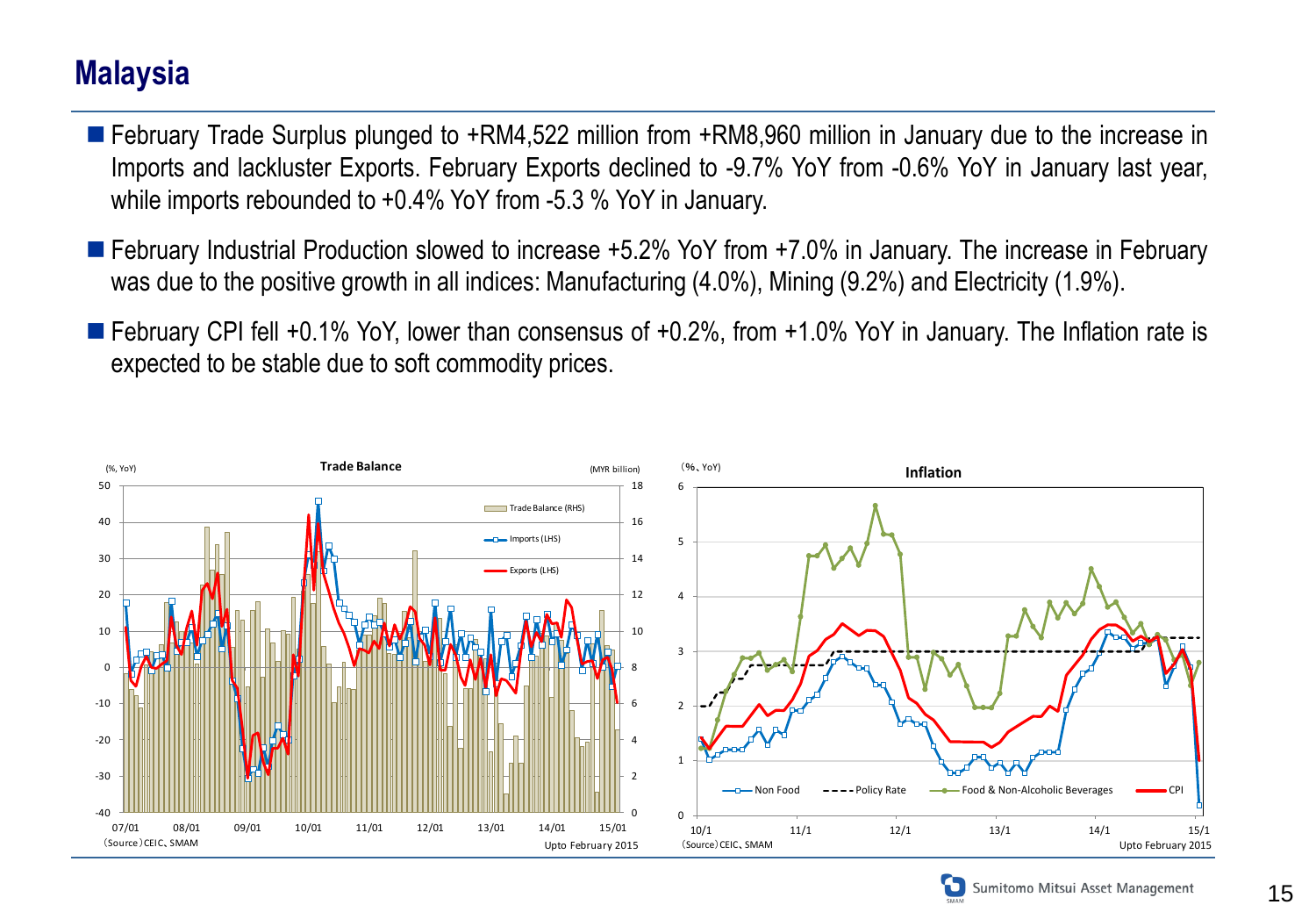### **Philippines**

- February Value of Production Index (VaPI) decelerated to -2.0% from -1.8% in January. Volume of Production Index (VoPI), however, grew at a slower rate of +4.4% in February.
- March Motor Vehicle Sales rose by 21% YoY in 3 MA basis. Personal Consumption Expenditures are expected to grow steadily due to stable job market.
- March Headline CPI dropped marginally +2.4% YoY from +2.5% YoY in February. February Core CPI rose +2.7% YoY from +2.5% YoY. BSP is likely to keep the rates on due to stable inflation rate.



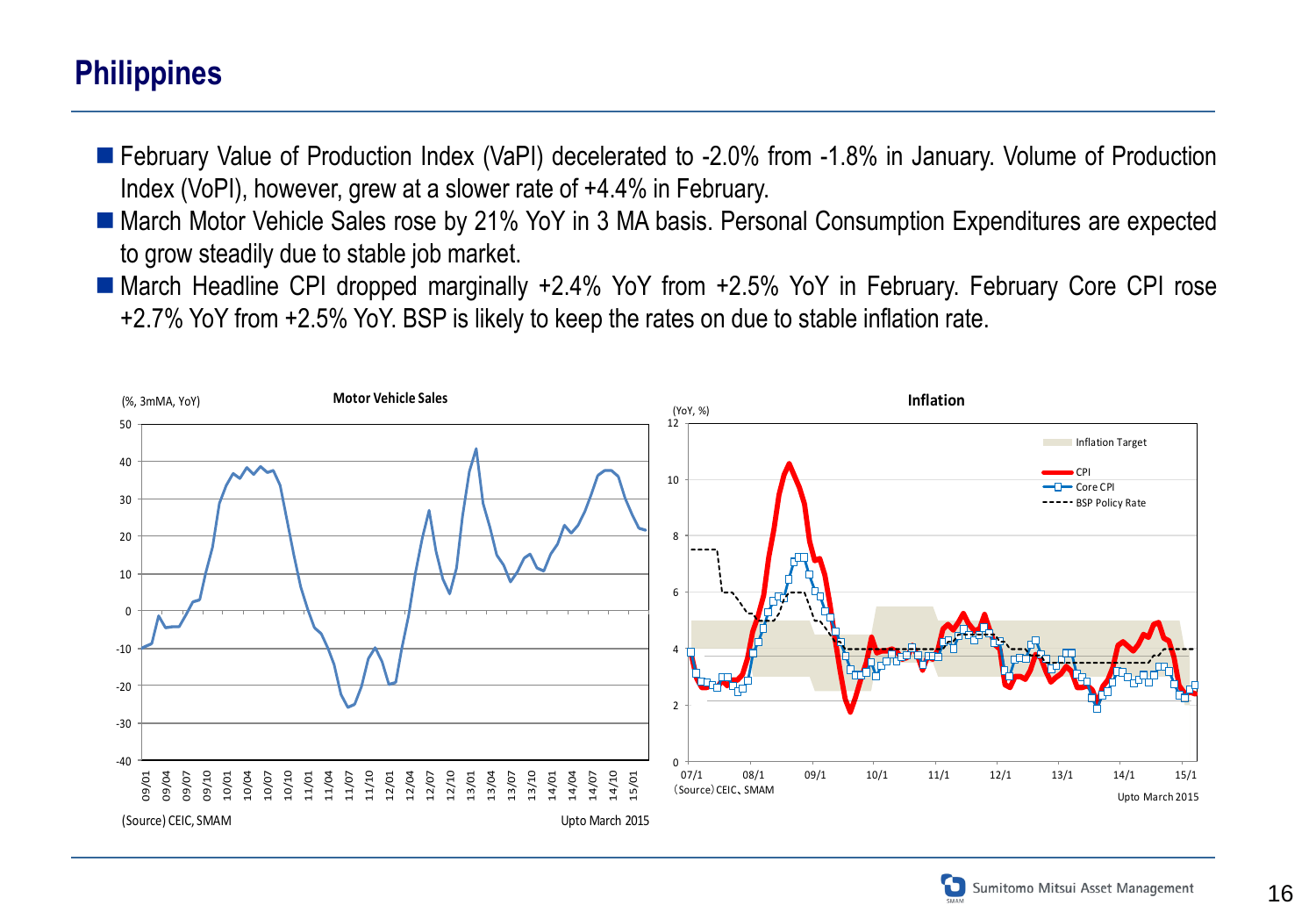#### **Singapore**

- On a YoY basis, NODX rose to 18.5% in March, in contrast to the 9.7% decrease in the previous month, due to the expansion in both electronic and non-electronic NODX.
- Retail Sales (seasonally adjusted) decreased 3.3% in February over the previous month. Excluding motor vehicles, Retail Sales remained unchanged. Compared to February 2014, Retail Sales increased +15.8% in February 2015. Excluding motor vehicles, Retail Sales rose +14.8%.
- **F** February CPI inched up to -0.3% YoY from -0.4% in January. MAS Core CPI (ex-accommodation and private transport costs) rose +1.3% YoY from +1.0% YoY due to higher food and services prices. MAS holds policy rate on negative inflation rate for 4 consecutive months.





17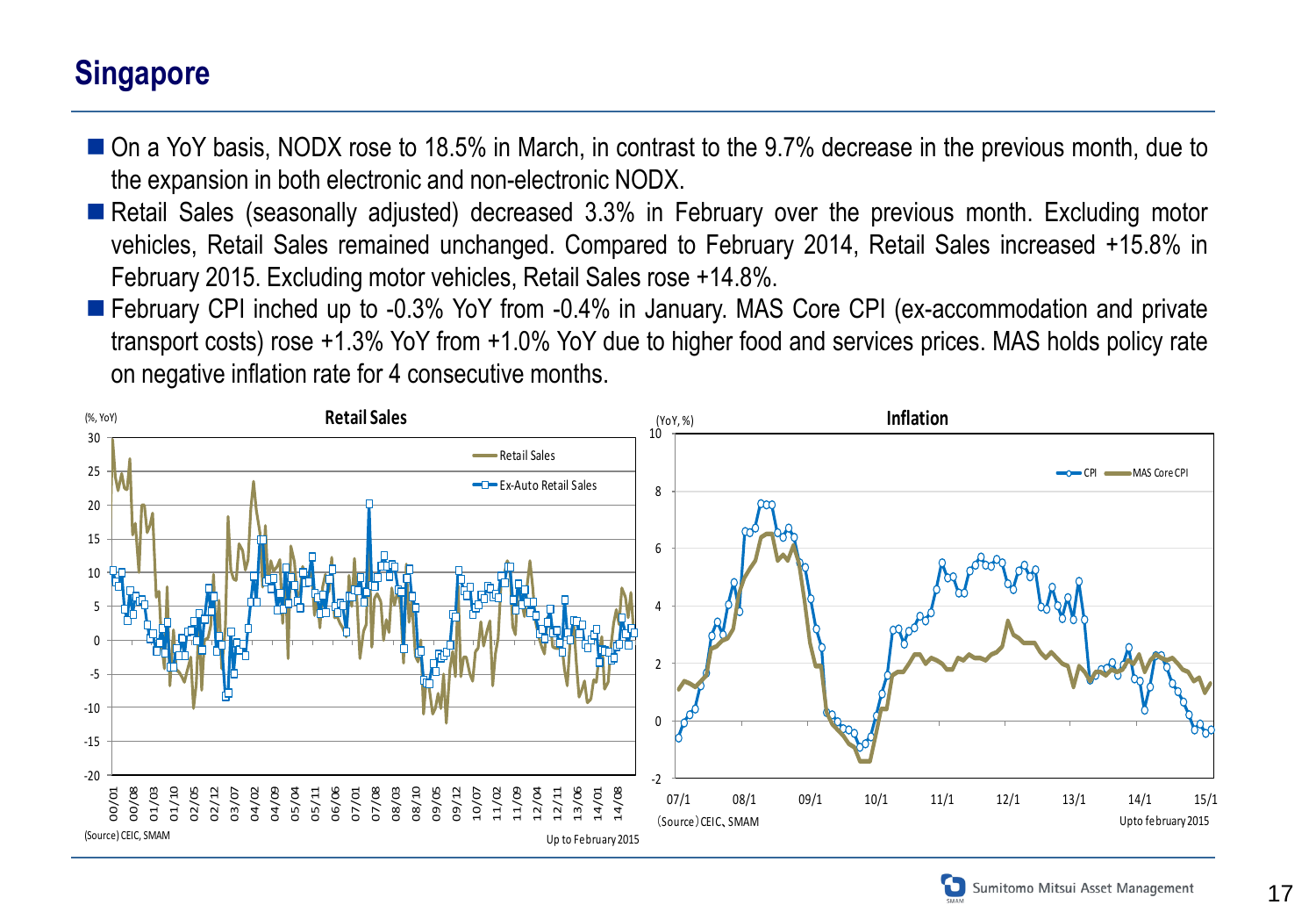### **South Korea**

- March Exports fell to -4.2% YoY from -3.4% YoY in February due to soft commodity prices. Excluding ships, petroleum and petrochemical goods, Exports rose 0.2% YoY, while Imports declined to -15.3% YoY.
- February Industrial Production grew +2.6% MoM (seasonally adjusted), higher than consensus of +0.7% after falling from +3.8% MoM in January.
- The MPC of Bank of Korea kept its policy rate on hold at 1.75% as expected. March CPI was unchanged from the preceding month and rose 0.4% from March 2014. CPI excluding agricultural products and oils increased 0.2% from the preceding month and rose 2.1% from March 2014.



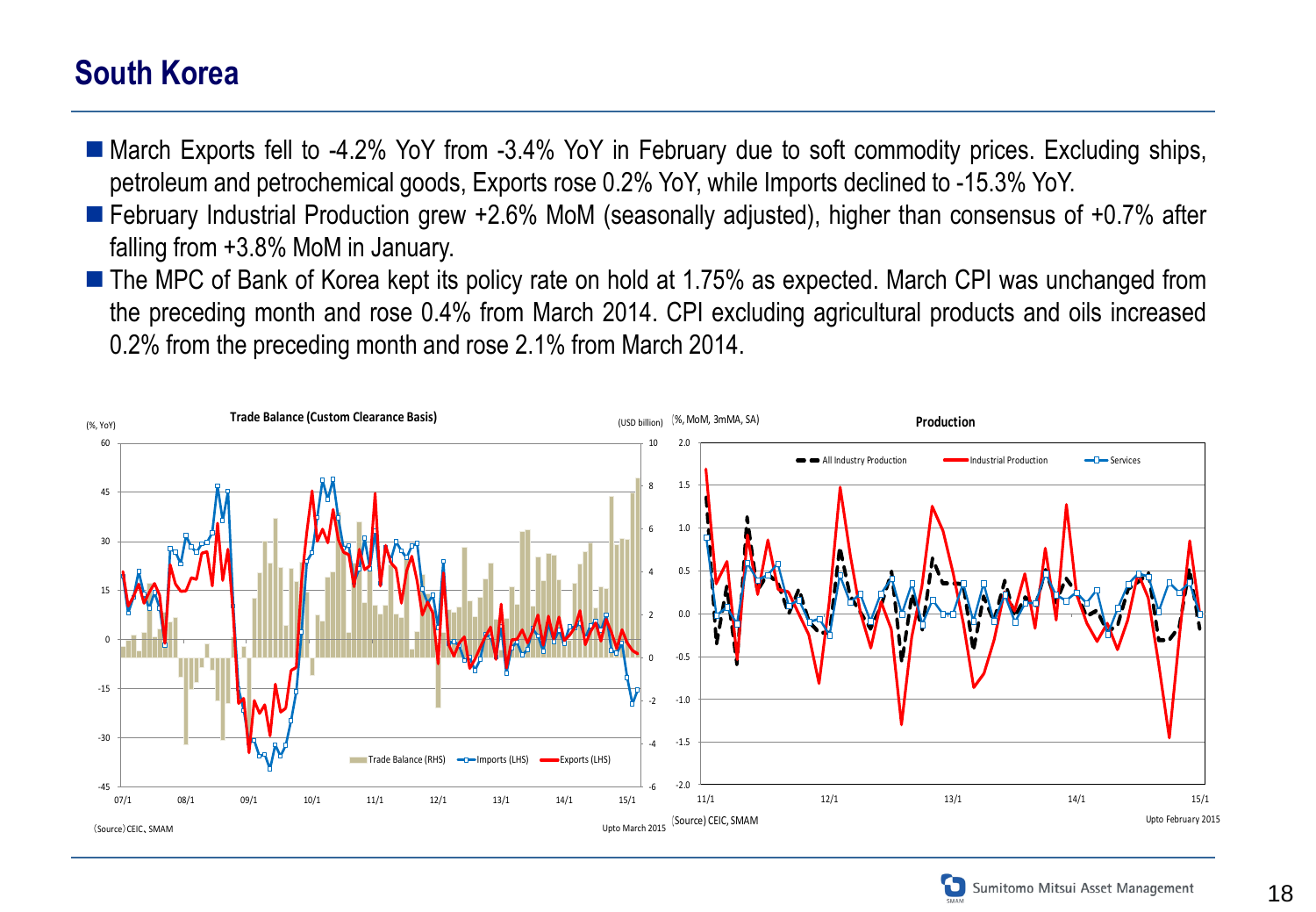## **Taiwan**

- We maintained GDP growth forecast of +3.5% YoY and +3.6% for 2015 and 2016.
- January-March GDP is expected to exceed +4.0% due to the increase in Net Exports contribution. The Net Exports (custom clearance base) contribution is likely to surge to +1.7ppt from -0.2ppt QoQ, as Exports subsided to +4.0% from +4.9%, while Imports slumped to +1.9% from +7.6% in the January-March quarter 2015.
- Industrial Production is expected to remain a moderate growth as deteriorating inventory cycle puts downward pressure on Production.
- Employment and Consumption are stable. The policy rate will be kept on hold as CPI shows negative growth for three straight months.





19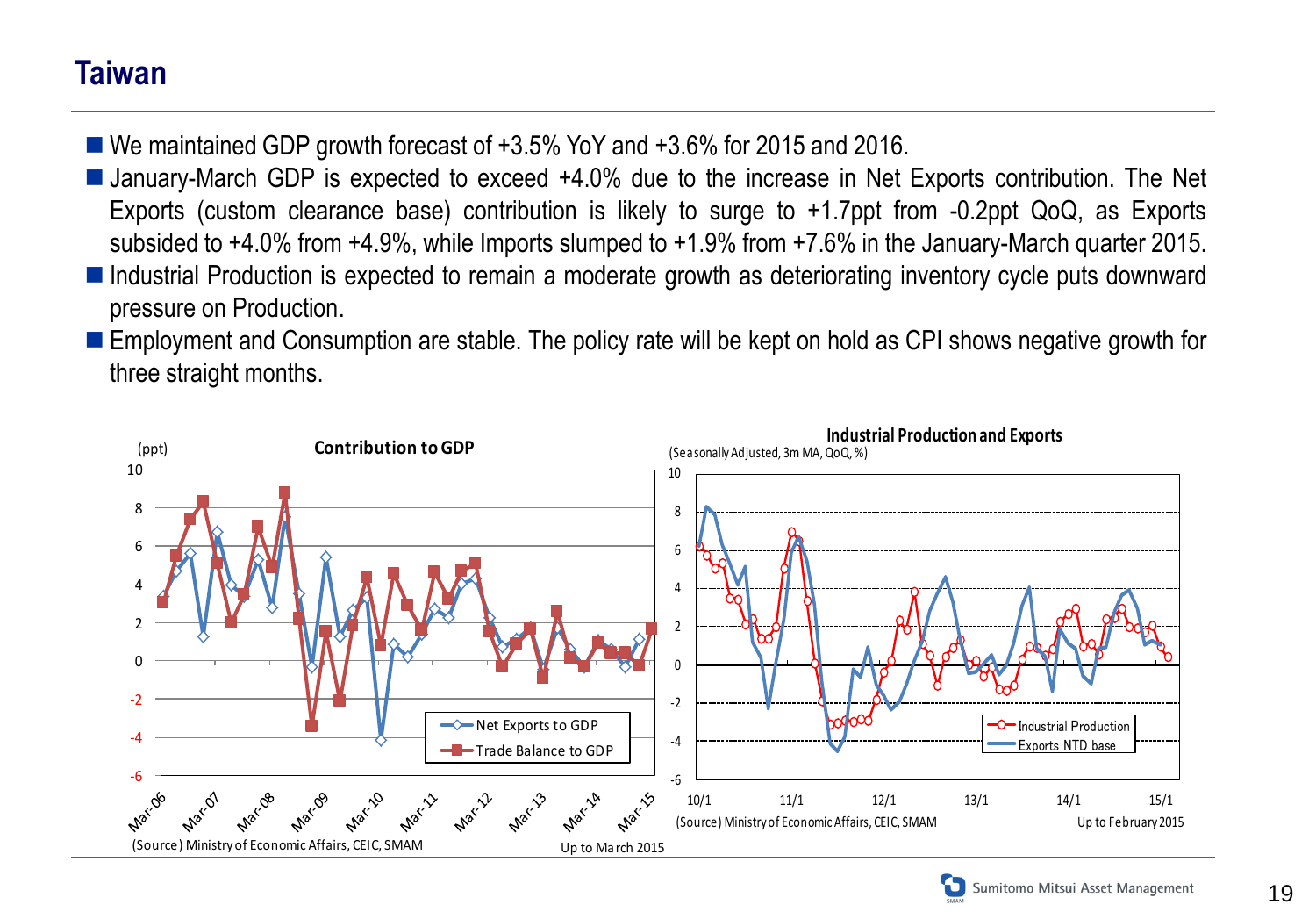## **Thailand**

- February Trade Balance swung back to a surplus at +US\$0.4bn from a deficit of -US\$0.5bn in January. This smaller than expected surplus is mainly because Imports rose +7.1% MoM against a drop of 4.2% MoM previously, while Exports continued to fall at -1.9% MoM against -5.5% MoM in January.
- March headline inflation declined to -0.6% YoY down from -0.5% YoY in February, staying negative for three consecutive months on declining food costs. Core inflation slowed to +1.3% YoY from +1.5% YoY in February.



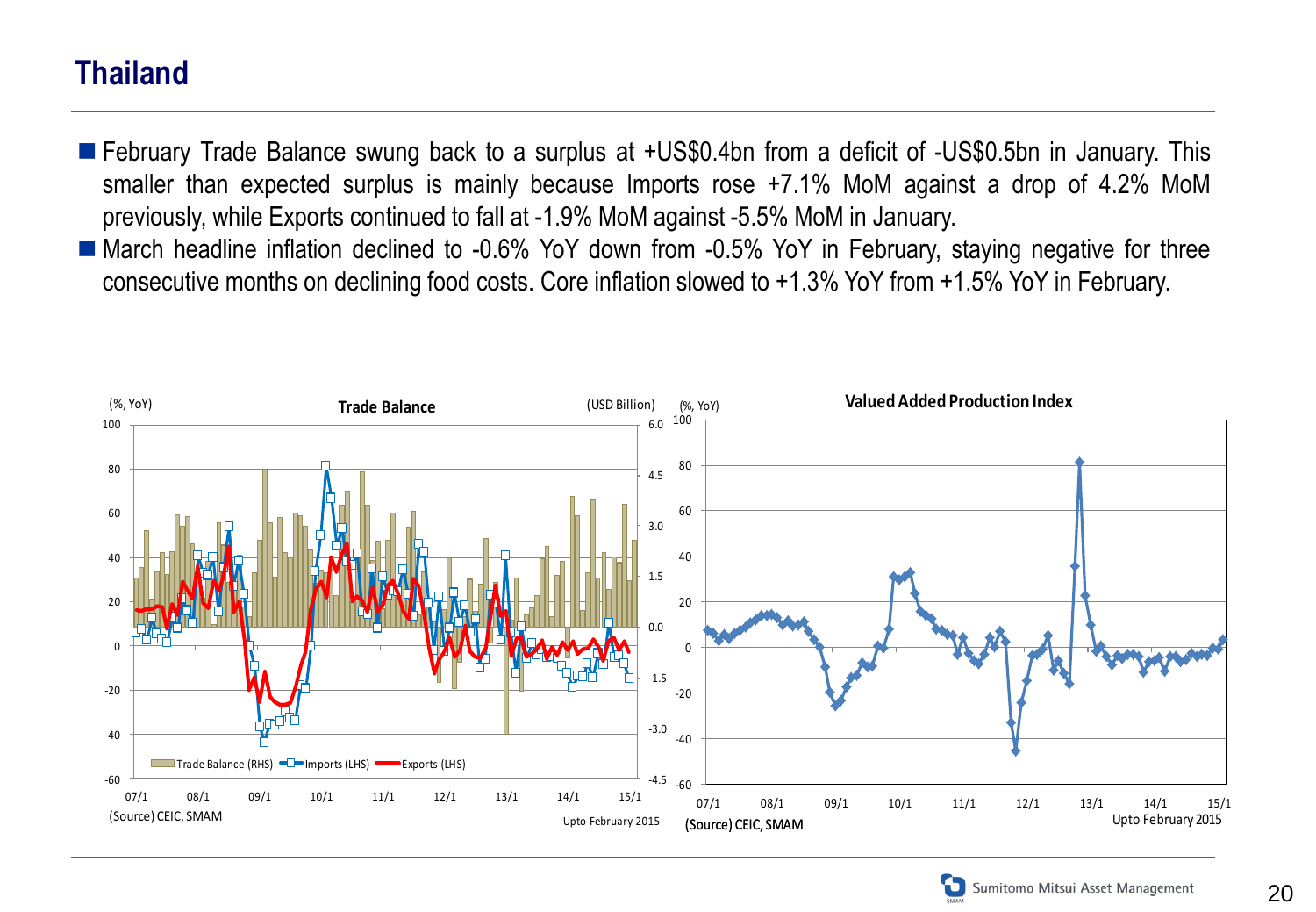# **Outlook for Asian Stock Markets**

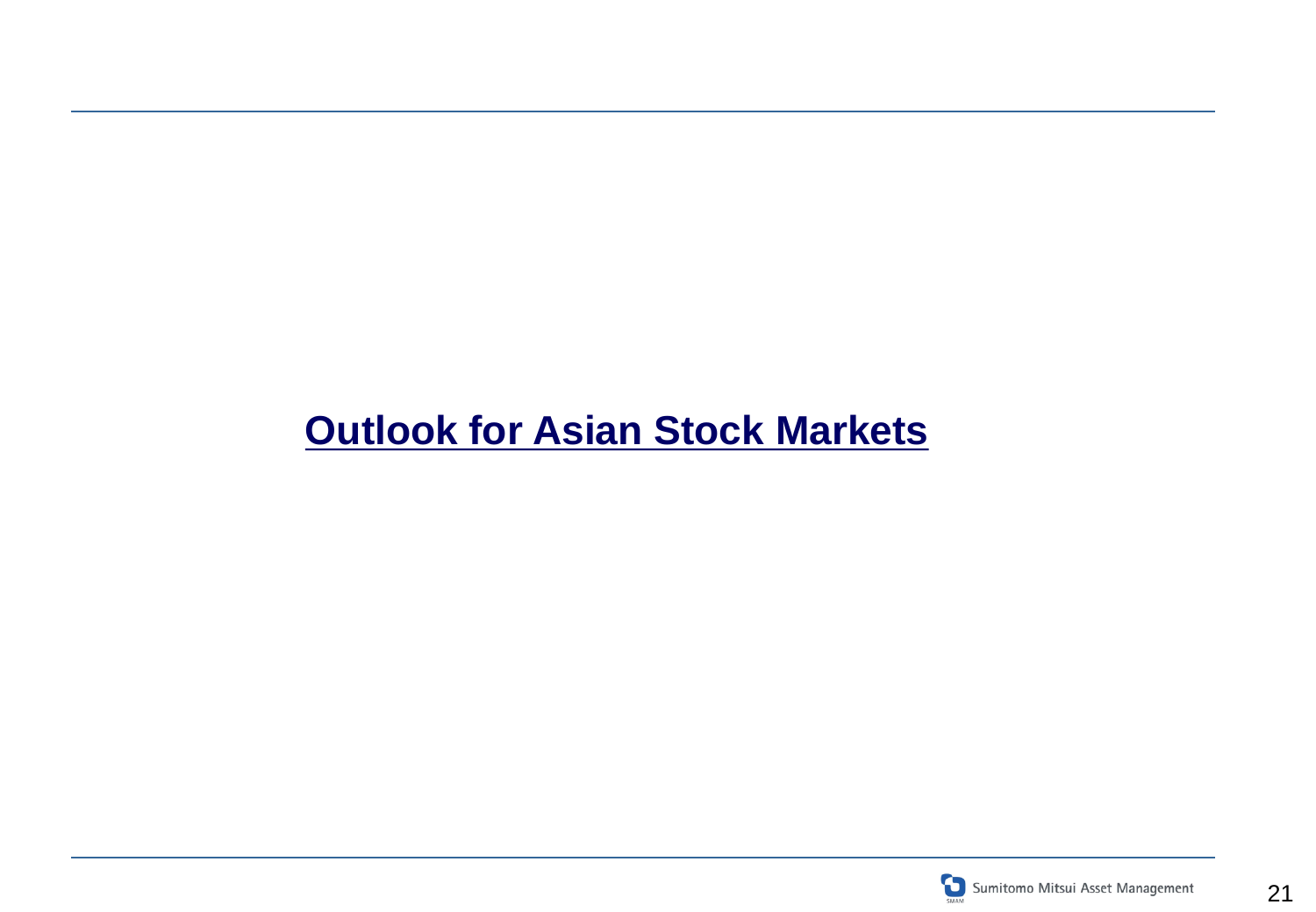## **Stock Market Performance - Global**

| Indices as of 28 Apr 2015             | Px Last   | Mtd     | Qtd     | Ytd     | 3m      | 1 <sub>yr</sub> | 2 <sub>yr</sub> | 3 <sub>yr</sub> |
|---------------------------------------|-----------|---------|---------|---------|---------|-----------------|-----------------|-----------------|
| S&P 500 INDEX                         | 2,108.92  | 2.0%    | 2.0%    | 2.4%    | 5.3%    | 12.8%           | 33.3%           | 50.3%           |
| DOW JONES INDUS. AVG                  | 18,037.97 | 1.5%    | 1.5%    | 1.2%    | 4.9%    | 9.7%            | 22.6%           | 36.4%           |
| NASDAQ COMPOSITE INDEX                | 5,060.25  | 3.3%    | 3.3%    | 6.8%    | 9.1%    | 24.2%           | 54.3%           | 64.9%           |
| STOXX Europe 50 € Pr                  | 3,580.45  | 4.2%    | 4.2%    | 19.2%   | 11.0%   | 21.6%           | 31.8%           | 47.7%           |
| NIKKEI 225                            | 20,115.10 | 4.7%    | 4.7%    | 15.3%   | 13.0%   | 40.8%           | 44.9%           | 111.3%          |
| <b>TOPIX</b>                          | 1,629.95  | 5.6%    | 5.6%    | 15.8%   | 14.0%   | 40.4%           | 40.4%           | 102.7%          |
| <b>BRAZIL BOVESPAINDEX</b>            | 55,534.50 | 8.6%    | 8.6%    | 11.1%   | 16.4%   | 8.1%            | 2.4%            | $-10.0\%$       |
| <b>RUSSIAN RTS INDEX \$</b>           | 1,022.78  | 16.2%   | 16.2%   | 29.3%   | 33.6%   | $-10.2%$        | $-26.0%$        | $-35.8%$        |
| <b>BSE SENSEX 30 INDEX</b>            | 27,176.99 | $-2.8%$ | $-2.8%$ | $-1.2%$ | $-8.1%$ | 20.1%           | 40.9%           | 58.6%           |
| HANG SENG INDEX                       | 28,433.59 | 14.2%   | 14.2%   | 20.5%   | 14.4%   | 28.5%           | 26.1%           | 37.1%           |
| HANG SENG CHINA AFF.CRP               | 5,595.60  | 20.3%   | 20.3%   | 28.6%   | 22.4%   | 37.0%           | 26.7%           | 37.6%           |
| HANG SENG CHINA ENT INDX              | 14,741.20 | 19.4%   | 19.4%   | 23.0%   | 23.2%   | 50.9%           | 36.1%           | 35.2%           |
| CSI 300 INDEX                         | 4,807.59  | 18.7%   | 18.7%   | 36.0%   | 36.4%   | 125.2%          | 96.4%           | 83.1%           |
| <b>TAIWAN TAIEX INDEX</b>             | 9,942.58  | 3.7%    | 3.7%    | 6.8%    | 4.5%    | 12.9%           | 23.9%           | 32.9%           |
| <b>KOSPI INDEX</b>                    | 2,157.20  | 5.7%    | 5.7%    | 12.6%   | 10.0%   | 9.5%            | 10.9%           | 9.2%            |
| <b>STRAITS TIMES INDEX</b>            | 3,509.79  | 1.8%    | 1.8%    | 4.3%    | 2.7%    | 8.2%            | 4.8%            | 17.7%           |
| FTSE Bursa Malaysia KLCI              | 1,860.76  | 1.6%    | 1.6%    | 5.6%    | 3.6%    | $0.3\%$         | 8.7%            | 18.7%           |
| STOCK EXCH OF THAI INDEX              | 1,548.83  | 2.8%    | 2.8%    | 3.4%    | $-2.8%$ | 9.8%            | $-2.2%$         | 27.8%           |
| JAKARTA COMPOSITE INDEX               | 5,245.45  | $-5.0%$ | $-5.0%$ | 0.4%    | $-0.4%$ | 8.9%            | 5.4%            | 26.0%           |
| PSEi - PHILIPPINE SE IDX              | 7,958.07  | 0.2%    | 0.2%    | 10.1%   | 3.9%    | 20.5%           | 13.3%           | 54.0%           |
| <b>HO CHI MINH STOCK INDEX</b>        | 562.40    | 2.0%    | 2.0%    | 3.1%    | $-3.7%$ | $-1.9%$         | 18.5%           | 18.7%           |
| S&P/ASX 200 INDEX                     | 5,955.90  | 1.1%    | 1.1%    | 10.1%   | 7.3%    | 7.6%            | 16.8%           | 36.5%           |
| NZX 50 INDEX                          | 5,782.45  | $-0.9%$ | $-0.9%$ | 3.8%    | 0.8%    | 12.2%           | 27.1%           | 63.7%           |
| <b>MSCI World Free Local</b>          | 445.05    | 2.7%    | 2.7%    | 7.2%    | 6.5%    | 15.3%           | 31.3%           | 51.2%           |
| MSCI All Country Asia Ex Japan        | 765.89    | 7.6%    | 7.6%    | 13.2%   | 9.2%    | 19.3%           | 22.1%           | 29.4%           |
| <b>MSCI EM Latin America Local</b>    | 71,377.99 | 6.3%    | 6.3%    | 6.9%    | 8.9%    | 4.5%            | 1.0%            | $-2.9%$         |
| <b>MSCI Emerging Markets Europe M</b> | 526.64    | 5.8%    | 5.8%    | 11.0%   | 5.5%    | 13.6%           | 20.8%           | 26.4%           |

Note: All data are as of April 28th 2015 Compiled by SMAM based on Bloomberg

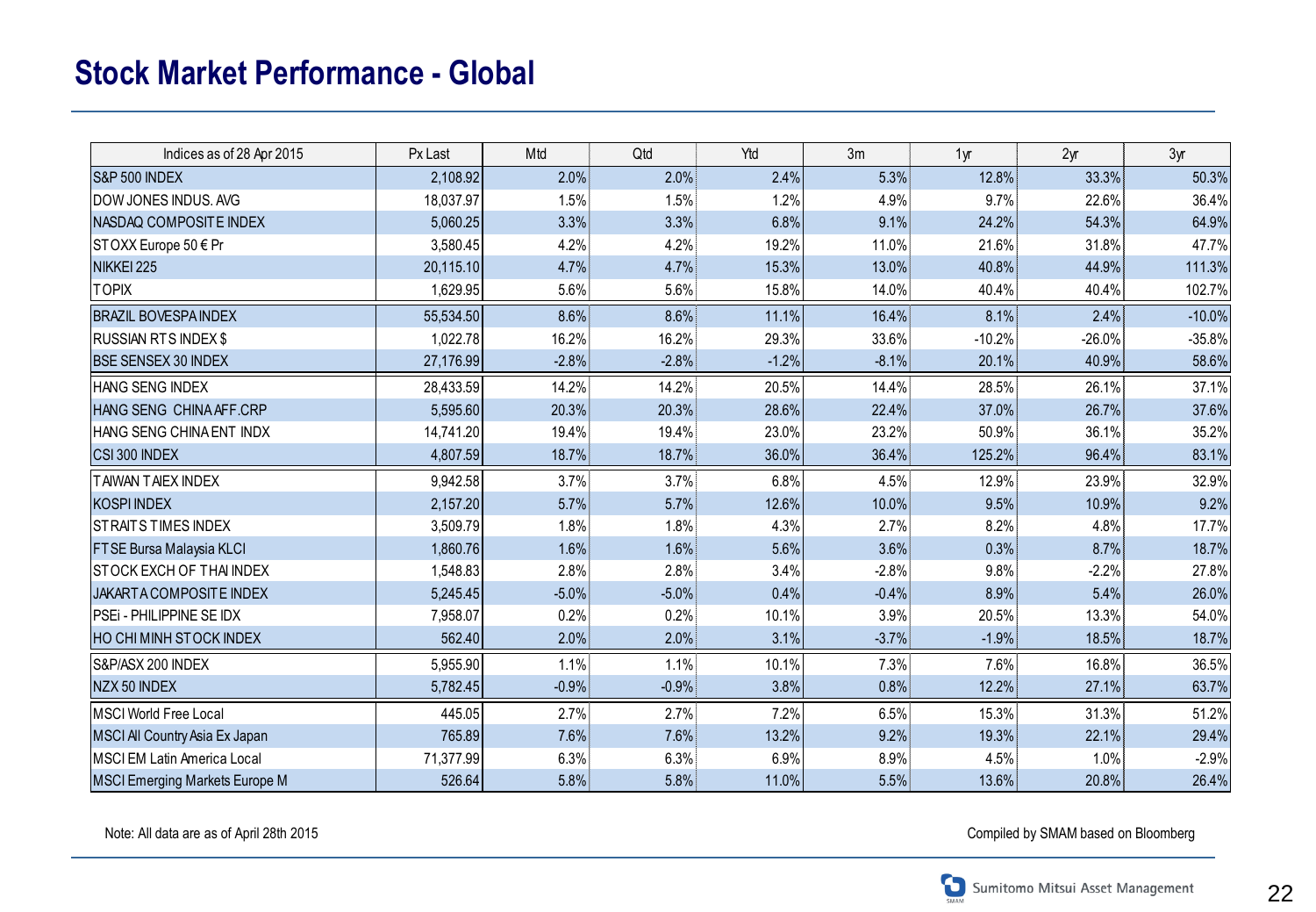#### **Investment Outlook: Macro & Stock Market – Global & Asia Pacific**

#### **Outlook for Global Markets**

- We maintain our "Positive" view for next 6 months despite subdued corporate earnings recovery and valuation.
- Market volatility will continue in the near term due to concern for external factors, Greece/Ukraine/Crude Oil/geopolitical turmoil.

#### **Outlook for Asia Pacific Region**

- ◆ Underlying economic conditions in Asia will improve gradually. Solid recovery of US and stabilizing China economy should be supportive.
- Revision of Corporate earning will remain weak but it will stabilize soon.
- Attractive valuations help the market in the medium term, but it will remain subdued due to fragile investor sentiment.
- ◆ Change of US monetary policy will not significantly impact to Asia equity market as long as long bond yields remain stable.
- External factors including Greece / Ukraine / crude oil price / geopolitical turmoil have become key issues and they will continue to create volatility in the near term.
- To be neutralized on Value/Growth. Should keep eye on "quality" with good value given no huge rally on equity markets.

Source: SMAM

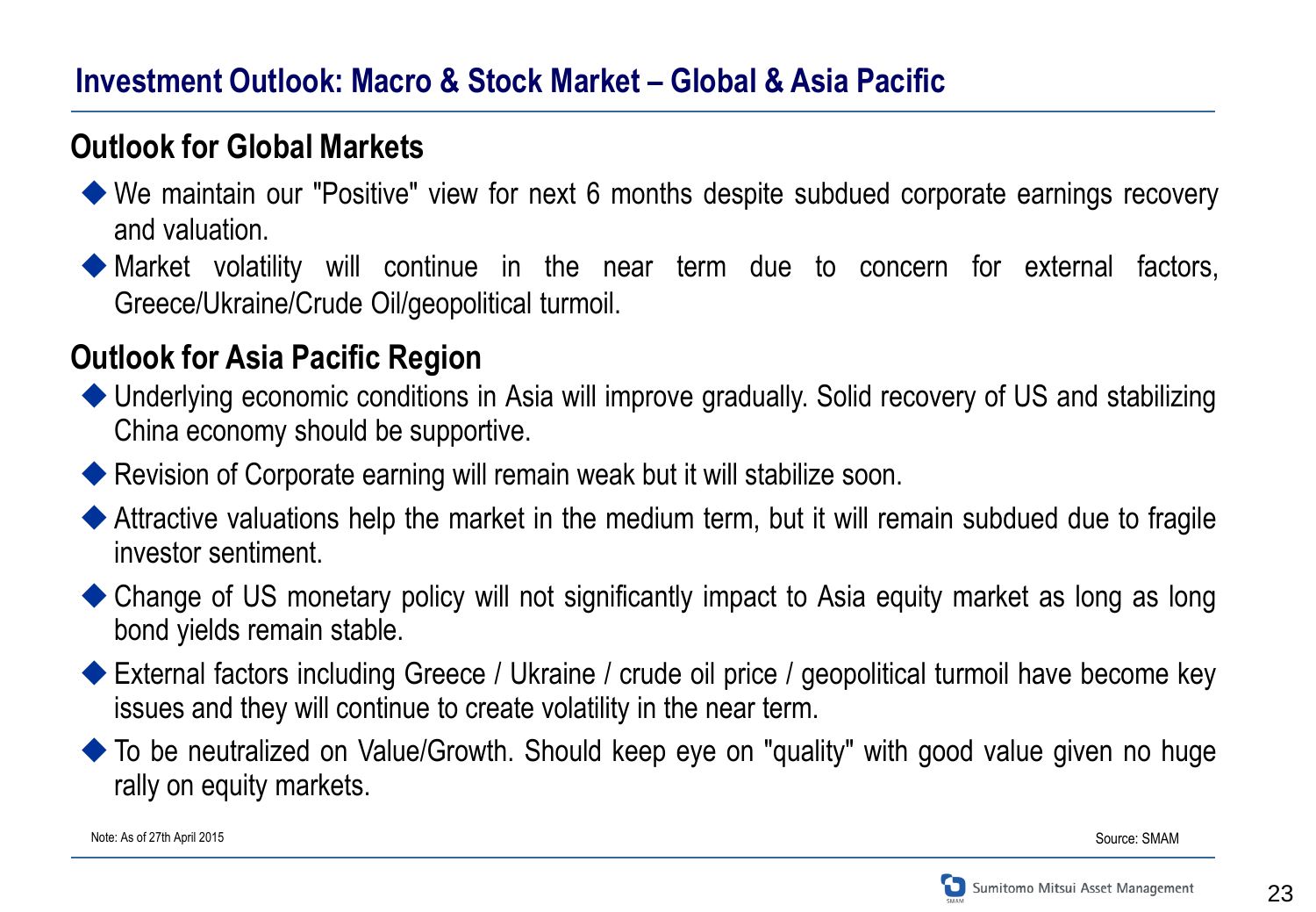### **Investment Outlook: Macro & Stock Market – Asia Pacific by Market (i)**

| l:Positive |
|------------|
| Negative   |

|                  | Outlook, Reason for OW/UW                                                                                                                         |                                                                                                 |                                                                                                                                             | 2.Stock Market                                                                                                             |                                                         |                                                  |                                                                                          |                                                                                                             |
|------------------|---------------------------------------------------------------------------------------------------------------------------------------------------|-------------------------------------------------------------------------------------------------|---------------------------------------------------------------------------------------------------------------------------------------------|----------------------------------------------------------------------------------------------------------------------------|---------------------------------------------------------|--------------------------------------------------|------------------------------------------------------------------------------------------|-------------------------------------------------------------------------------------------------------------|
|                  |                                                                                                                                                   | <b>Politics</b>                                                                                 | Macro                                                                                                                                       | Interest rate / Inflation / Liquidity                                                                                      | <b>External Account</b>                                 | <b>Currency</b>                                  | <b>Earnings Momentum</b>                                                                 | Valuation                                                                                                   |
| <b>Hong Kong</b> | - Headwind from policy side is easing but the pace of macro recovery should be<br>moderate.<br>Mkt is over heating (RSI)                          | Stable                                                                                          | Economy will recover at slower<br>pace.<br>Tightening policy for<br>property is behind us.                                                  | Int. rate remain super low.<br>"Patient" approach for the rate hike in<br>the US / Inflation will be moderate.             | Trade deficit expands, CA<br>surplus will continues.    | Stable                                           | Revision is bottomed out but<br>still weak.                                              | Fair                                                                                                        |
| China            | - Safe Heaven from Global Risk rather than epicenter in the medium term.<br>Strong Policy support can be expected.<br>- Mkt is over heating (RSI) | Stable                                                                                          | Hard landing risk diminished.<br>Economic growth will lose<br>momentum gradually.<br>Structural rebalancing should<br>be the key challenge. | More accommodative monetary<br>policy is expected. / Int. rate will come<br>down / Inflation will not be a key<br>concern. | Surplus-Stable                                          | Stable (Downward pressure in<br>the near term)   | <b>× Revision is Weakening again.</b>                                                    | Still attractive on relative<br>base, however it has<br>already recovered to<br>historical average level. J |
| Taiwan           | - Underlying fundamentals remains solid, although political uncertainty is increasing.<br>- IT started to lose momentum in the near term.         | Stable, but uncertainty<br>will increase before<br>presidential election in<br>2016.            | Mildly recover driven by<br>export and domestic demand<br>Stable revision of GDP<br>forecast.                                               | nt, rate will be stable. / Inflation will be<br>stable. / Liquidity is improving.                                          | Surplus will expand                                     | Stable (upward bias)                             | Eamings momentum is still<br>strong.                                                     | <b>IFair</b>                                                                                                |
| Korea            | - Still in the transition. Structual re-rating will not happen although good inflow from<br>overseas investors will support it in the near term.  | Stable.<br>But current government<br>is not strong enough to<br>implement structural<br>reform. | Growth momentum to gain<br>steam gradually.                                                                                                 | Easing bias continues / Inflation will<br>be stable / Liquidity is improving.                                              | Surplus will expand                                     | Stable (upward bias)                             | <b>×Revision is very weak. And its</b><br>outlook is still quite subdued.                | Very attractive but it has<br>fundamental reason.                                                           |
| Singapore        | Stable Mkt and policy headwind is easing.                                                                                                         | Stable                                                                                          | X The pace of economic<br>recovery is slow<br>Tight policy for Properties will<br>be finished soon?                                         | Int. rate will be stable. / Inflation will be<br>stable. / M2 growth rate is bottomed<br>out.                              | Surplus will continues.                                 | Modest and gradual<br>policy band is maintained. | appreciation path of S\$NEER Earnings Revision is bottomed out 1 Getting more attractive |                                                                                                             |
| Malaysia         | - Loosing defensiveness. Underlying macro fundamentals are still weakening.                                                                       | Stable, but UMNO is<br>losing supports.                                                         | Stable economic growth<br>can be expected, but concern<br>for smaller fiscal spending due<br>to lower oil related income                    | Rate hike bias continues. / Inflation will<br>mildly pick up. / M2 growth rate is<br>bottomed out.                         | Surplus continues, but weak<br>oil price is a big risk. | Stable / upward bias in the<br>longer term.      | <b>×Revision is very weak.</b>                                                           | Fair                                                                                                        |

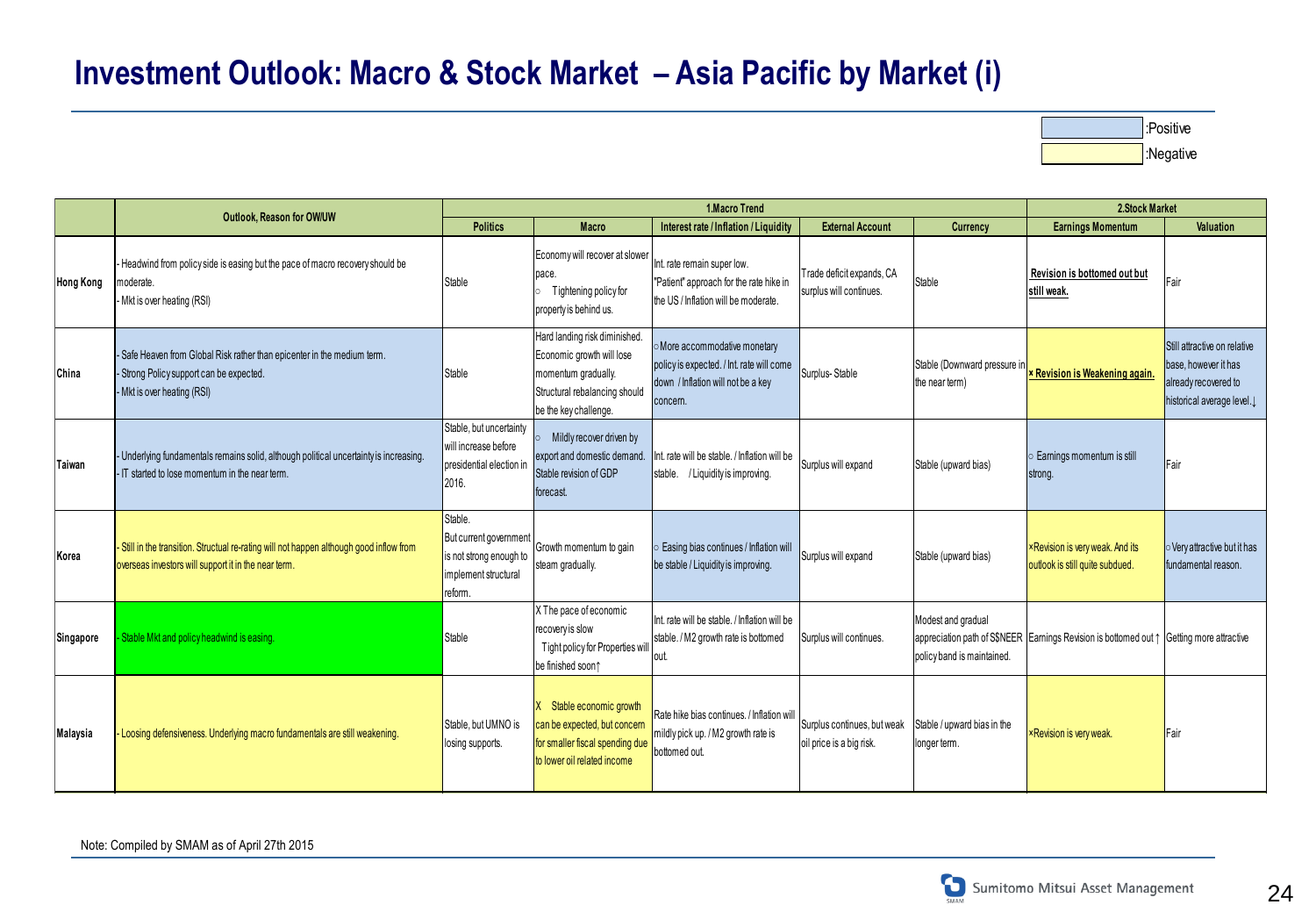### **Investment Outlook: Macro & Stock Market – Asia Pacific by Market (ii)**

:Positive :Negative

|                    | Outlook, Reason for OW/UW                                                                                               |                                                                                              |                                                                                                                       | 2.Stock Market                                                                                                                         |                                                                                                   |                                                                                                  |                                                     |                                        |
|--------------------|-------------------------------------------------------------------------------------------------------------------------|----------------------------------------------------------------------------------------------|-----------------------------------------------------------------------------------------------------------------------|----------------------------------------------------------------------------------------------------------------------------------------|---------------------------------------------------------------------------------------------------|--------------------------------------------------------------------------------------------------|-----------------------------------------------------|----------------------------------------|
|                    |                                                                                                                         | <b>Politics</b>                                                                              | Macro                                                                                                                 | Interest rate / Inflation / Liquidity                                                                                                  | <b>External Account</b>                                                                           | <b>Currency</b>                                                                                  | <b>Earnings Momentum</b>                            | Valuation                              |
| Thailand           | - Slower recovery will continue.<br>'- Less support from Valuation side while headwinds to Corporate Earnings continue. | = Some relief from<br>political front by the<br>nomination of Gen<br>Prayuth as new PM.      | Slow economic growth is<br>kely to continue.                                                                          | o Accommodative monetary policy<br>continues / Inflation will be stable.<br>Liquidity is improving.                                    | O Back to surplus and it will<br>increase                                                         | Stable / upward bias in the<br>longer term.                                                      | <b>×Revision is very weak.</b>                      | Not cheap                              |
| Indonesia          | - Potential for Game Change although macro concern remains.                                                             | Stable / o Jokowi can<br>be a game changer.<br>Fuel subsidy cut is a<br>positive first step. | Solid growth is expected<br>driven by Consumption &<br>Investment, but the pace<br>should be slower than<br>expected. | Surprising rate cut by easing<br>inflationary pressure. It should be<br>positive in the near term but potential<br>risk is increasing. | Trade / Current deficit will<br>improve.<br>Tailwind by lower crude oil<br>price can be expected. | Pressure of depreciation will<br>remain, however BI has<br>already implemented proper<br>policy. | <b><i><b>×Revision remains weak</b></i></b>         | Fair (Rich on PER, but fair<br>on PBR) |
| <b>Philippines</b> | - Still the bright spot.<br>- Sustainability is the key.                                                                | Stable. Support rate for<br>the President is still<br>high.                                  | Steady growth                                                                                                         | Wait and See stance on monetary<br>policy/ Int. rate will be stable. / Inflation<br>is stabilized by low oil price                     | Trade deficit will shrink.<br>Current a/c surplus will be<br>stable.                              | Stable (upward bias)                                                                             | Revision remains strong.                            | <b>×Mildly Expensive</b>               |
| India              | - Improving fundamentals by strong policy support.<br>- Consensus OW Mkt.                                               | +Potential of<br>economic reform<br>lafter the land slide<br>victory of BJP.                 | Stabilized and steady growth<br>is expected. Lower crude oil<br>price is also supportive.                             | Rate cut started and further room for<br>rate cut / Inflationary pressure peaked<br>lout.                                              | Trade / CA deficit has shrunk<br>sharply                                                          | Pressure of depreciation is<br>eased. RBI has already<br>implemented proper policy.              | <b>x Revision is weakening</b>                      | Fair                                   |
| Australia          | Expect mild up-trend market, backed by improving domestic consumption and corporate<br>earnings.                        | Stable                                                                                       | Mild recovery                                                                                                         | Int. rate will be stable./Inflation stays<br>lower than the target range.                                                              | Deficit, but it is improving                                                                      | Downward bias                                                                                    | Revision is weak especially for<br>Mining industry. |                                        |
| Vietnam            | Steady upside can be expected supported by solid economic growth.                                                       | <b>Confrontation between</b><br>Vietnam & CH is a key<br>concern                             | solid recovery                                                                                                        | Lower interest rate environment /<br>Benign Inflation                                                                                  | Balanced                                                                                          | Gradual depreciation                                                                             | Improving                                           | Within FV range.                       |

Note: Compiled by SMAM as of April 27th 2015

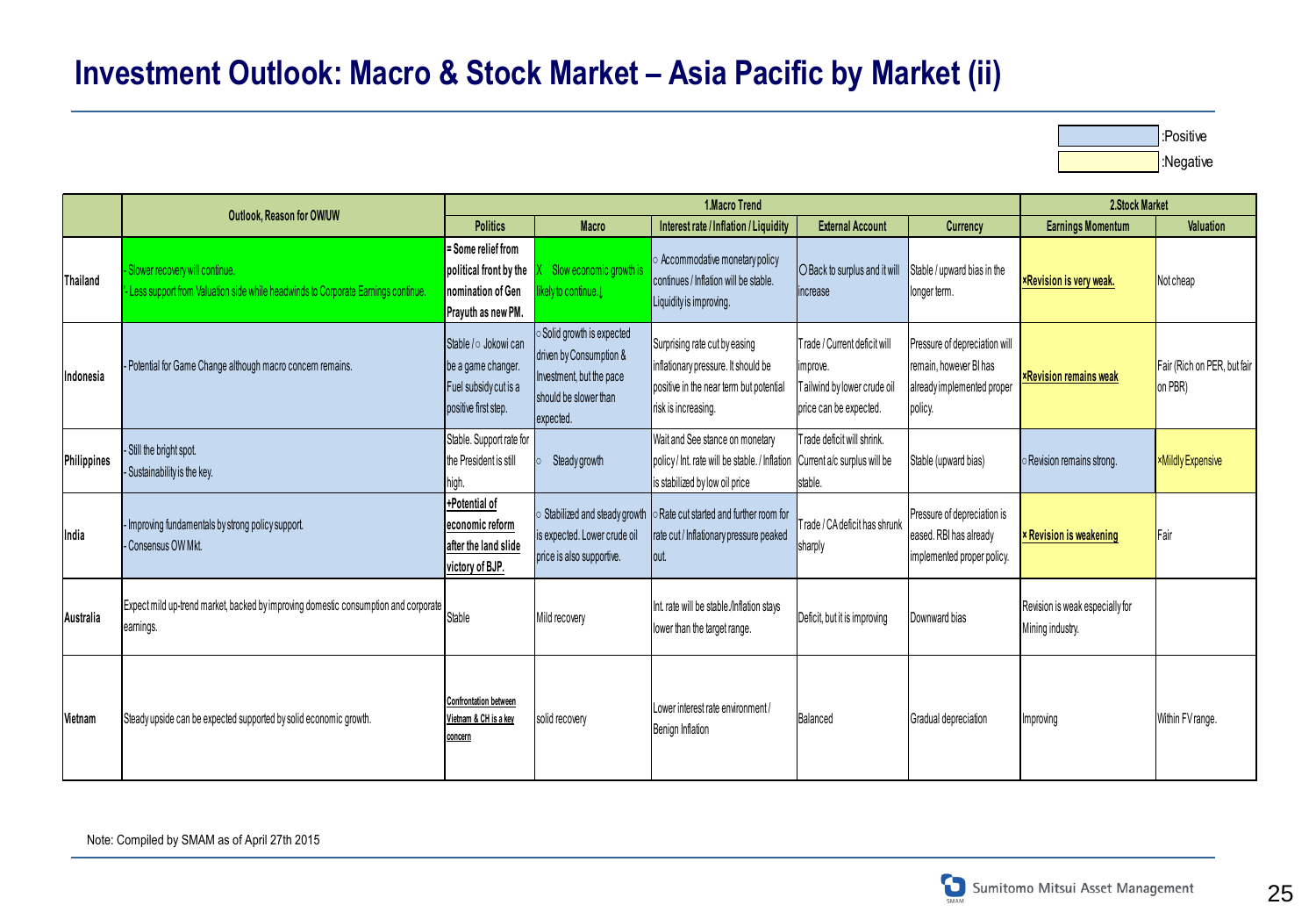#### **Market Focus (**i**): Singapore –** *Upgraded to Neutral*

- SMAM upgraded to Neutral from Underweight as policy headwind is easing. Although the pace of economic recovery is slow, tight policy for property sector will finish soon. The stable market is advantageous in the volatile markets.
- MSCI Singapore (local) rose  $+3.2$ % MTD as of 24<sup>th</sup> April, underperforming MSCI Asia ex Japan of  $+7.5\%$  in the same period. Capital goods names such as oil rigs rose buoyed by the rebound of crude oil price and financials added solid gain, while communications lagged due to concern over the intense competition.
- **Despite moderate growth in Exports, high appreciation of currency rates and upward wage pressure weigh on the** economy. Price to book is attractive, while P/E has expanded to the upper limit of historical range. There is a room to pick up high quality names as the earnings revision is likely to bottom out.
- **FY2015 budget had no surprise to change. Early election could be possible in the Singapore's 50<sup>th</sup> anniversary this** year.

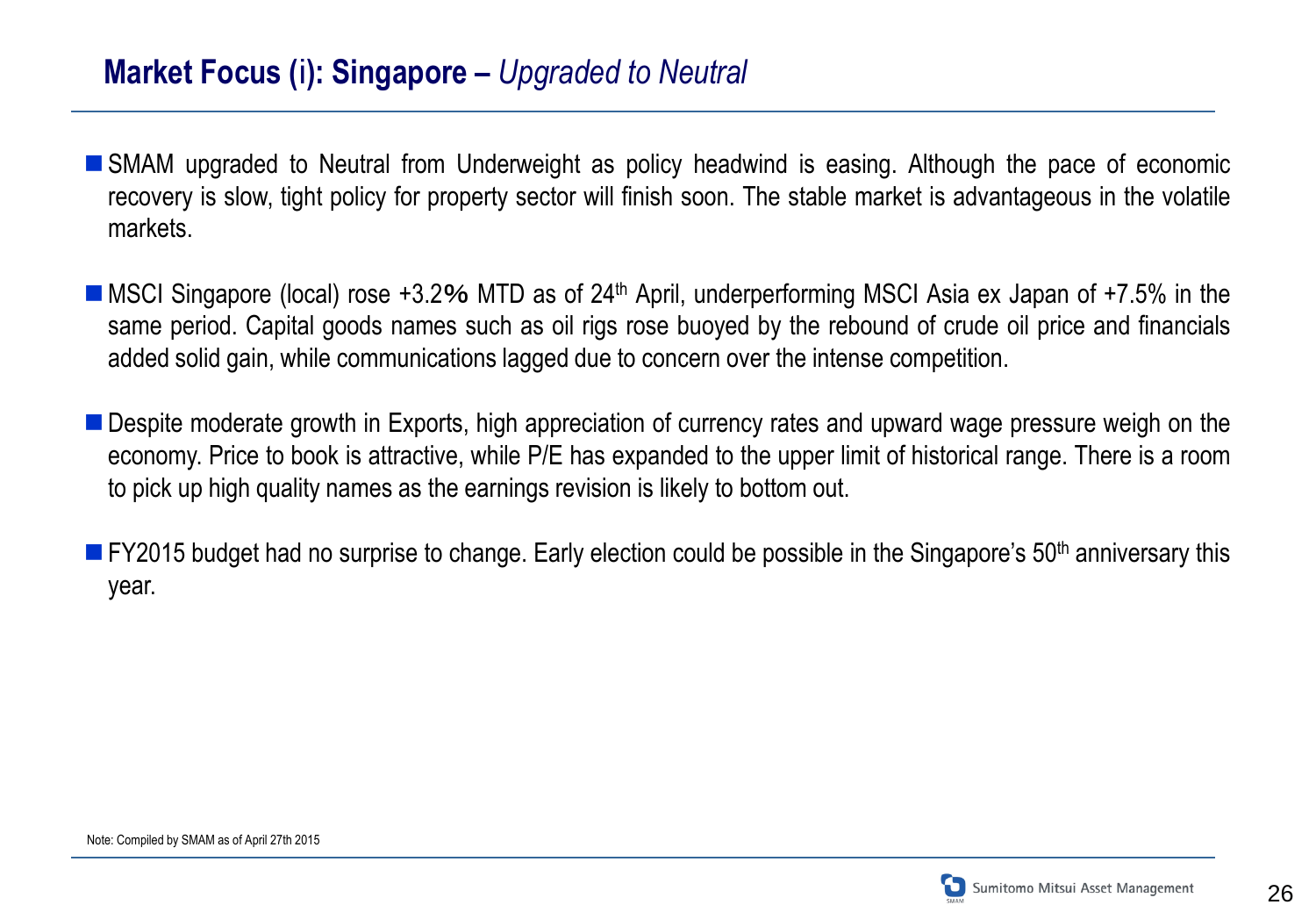#### **Market Focus (ii): Thailand –** *Downgraded to Underweight*

- SMAM downgraded to Underweight from Neutral as slower recovery is expected to continue and support from valuation side is less likely, while headwinds to corporate earnings continue.
- MSCI Thailand (local) rose +4.2% MTD as of 24<sup>th</sup> April, underperforming Asia ex Japan of +7.5% in the same period. Energy and material sector rose buoyed by the rebound of crude oil price, while banks declined on lower than expected earnings.
- Continuing accommodative monetary policy and stable Inflation are supportive to the market, however the economy and corporate earnings are both very weak and downward revision is very likely for 2015.
- The nomination of Gen Prayuth as new PM is some relief for political stability, however the credibility of the military government by coup is declining in the capital markets.